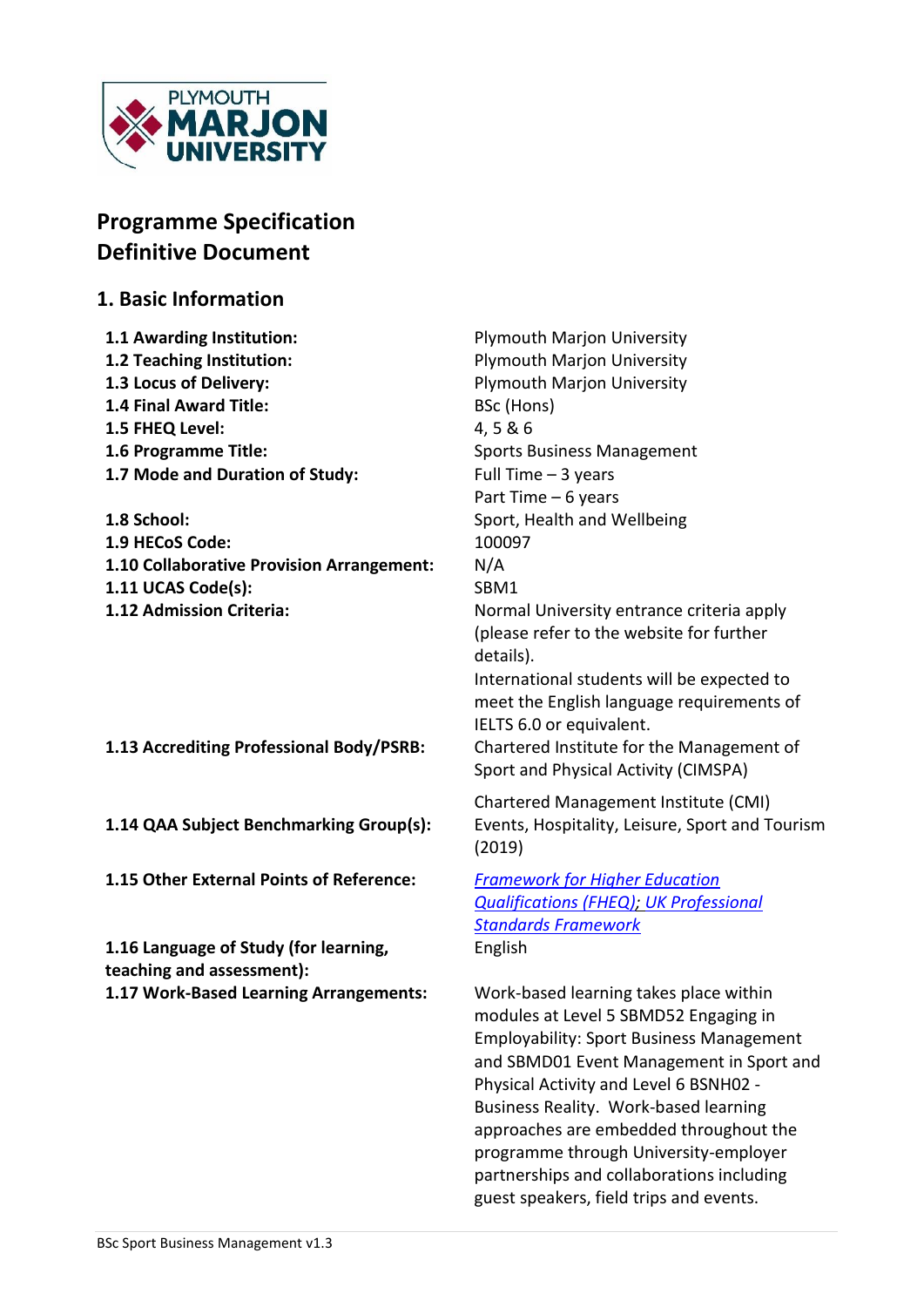#### **1.18 Foundation Degree Progression Routes:** Direct entry to year 3 from appropriate FdA

**1.19 Arrangements for Distance Learning:** N/A **1.20 Original Date of Production:** March 2019 **1.21 Date of Commencement:** September 2020

**1.22 Review Date:** September 2026

qualifications

#### **2. Programme Outline**

The BSc (Hons) Sports Business Management degree is for those who are passionate about sport and want to develop their knowledge, understanding and experience of management and leadership skills required for career success in this expanding and varied sector. The public, commercial and not-for-profit sports sectors are fast moving, and this course reflects its diversity, focusing on developing skills for employability through a multi-disciplinary and creative approach to complex management and sector challenges. The programme covers the fundamentals of sports business management and gives an understanding of the sector and the application of business principles in sport, covering areas such as operations management, leadership, strategic management, people management, marketing, and finance. The programme explores Sports Business Management as an area of academic and applied study to equip students with a broad understanding of local, national, and international aspects of the business of sport. Students develop critical analysis skills and work towards increasing independence.

Work-based learning opportunities and placement provide valuable professional experience to enhance students applied understanding and to build a network of industry contacts. The university and programme team have well-established partnerships with a diverse range of organisations, including professional and amateur sports clubs, leisure companies, local authorities, charitable organisations. Students are strongly encouraged to use these networks to accrue a range of additional volunteering or work experience. Students can formally record these experiences using Marjon's Volunteering programme. Students are also encouraged to engage with activities and opportunities offered by the Futures employability team to further enhance their experiences and professional networks. Through the integration of the business modules delivered in collaboration with Marjon Business students have the opportunity to develop their entrepreneurial skills and creativity in business start-ups

The impact of globalisations is considered through integration of international examples and case-studies, in particular within strategic management, marketing, and the contemporary business issues modules. Additionally, students have the opportunity to gain international experience through study abroad options and through the University's relationship with Camp America.

The programme aims to develop individuals with a strong theoretical and practical understanding of business management that is applied to the sports industry to enhance 'professionalism' within the sector. The successful completion of the programme will give the graduate the skills necessary to work within and beyond sports sectors and to continue to study at postgraduate levels.

### **2.1 Integrating Sustainability into the Curriculum**

#### **Defining Sustainability**

Although sustainability and sustainable development has various interpretations and definitions, probably the most widely known definition of sustainable development is that from the United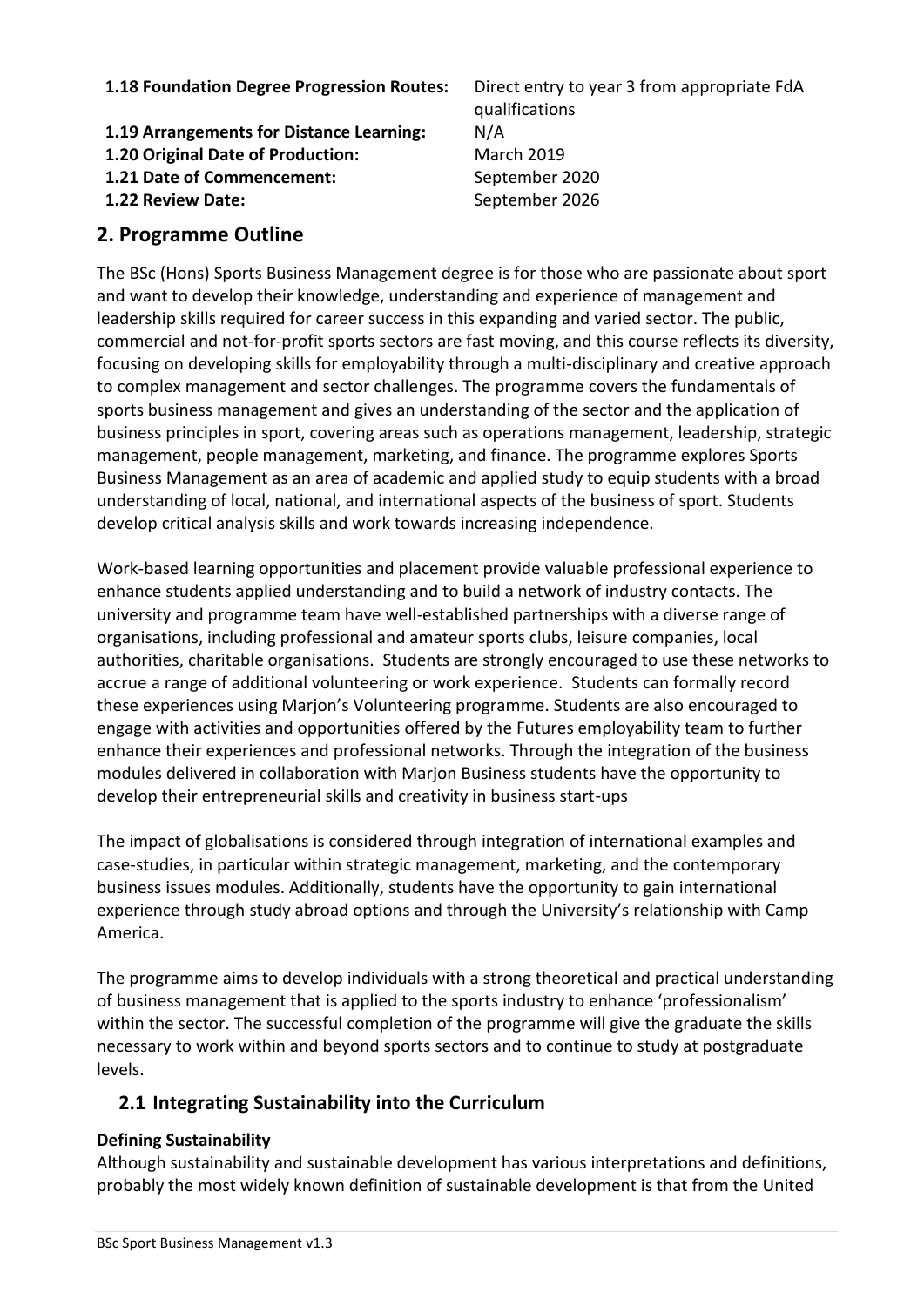Nations Brundtland Report (1987) which defined sustainable development as 'development that meets the needs of the present without compromising the ability of future generations to meet their own needs.'

#### **Education for Sustainable Development**

Education for sustainable development is the process of equipping students with the knowledge, understanding, skills, and attributes that safeguards environmental, social and economic wellbeing for both the present and for future generations. It includes:

- global citizenship
- environmental stewardship
- social justice, ethics, and wellbeing
- the consequences of actions / future thinking

A systematic approach has been taken to embed sustainability across the programme in a manner that goes beyond simply talking about sustainability. Students will apply learning through opportunities to experience sustainable practice and using skills for sustainable business practice aligned to Sport Business Management and the sector landscape. This will be enhanced by teaching and learning activities such as: Visiting lecturers with subject specific sustainability knowledge, work-based learning with the Corporate Social Responsibility arm of organisations, and reflection on business values. Of significance to the programme and integrating sustainability in Social Enterprise. Staff members with expertise in this area and strong local networks enable real-world approach to sustainability in business to be integrated into the curriculum. The programme is designed to be resource efficient whilst providing a strong academic and industry education for students. The programme is designed to utilise modules from the School of Sport, Health and Wellbeing and Marjon Business so classes are resource efficient and highly effective to enhance the student experience through a cross-pollination of ideas, experiences and opportunities across the programme teams from both schools.

# **3. Distinctive Features**

The programme is distinctive through its collaborative cross-school approach where students benefit from staff expertise from across the School of Sport, Health and Wellbeing and the Marjon Business. Sports lecturers have extensive knowledge of the sports industry in sport management, sport development, coaching, and health and physical activity, and long-standing partnerships with the sports industry and an extensive alumni network. Marjon Business staff have expertise in business and entrepreneurship (including sport businesses) and are Fellows of Enterprise Educators UK. In addition, business staff are extensively networked into the local business community and through the Plymouth Chamber of Commerce. Students have double the opportunities and networks across both staff and student bodies, industry partnerships, realworld experience, work-based learning (3.1) and business start-ups (3.2). There are opportunities for field trips and off-site visits with local and national sports organisations and event providers (3.3). Finally, the programme is also distinctive through its dual accreditation through separate endorsements with the Charter Institute for the Management of Sport and Physical Activity (CIMSPA) and the Chartered Management Institute (CMI) (3.4 and 10).

# **3.1 Industry Partnerships**

A special feature of the Sport Business Management programme is the strong links with sport managers through our industry partners. Plymouth Marjon University has a strong Alumni network of practitioners, within the public, private and voluntary sector organisations, including,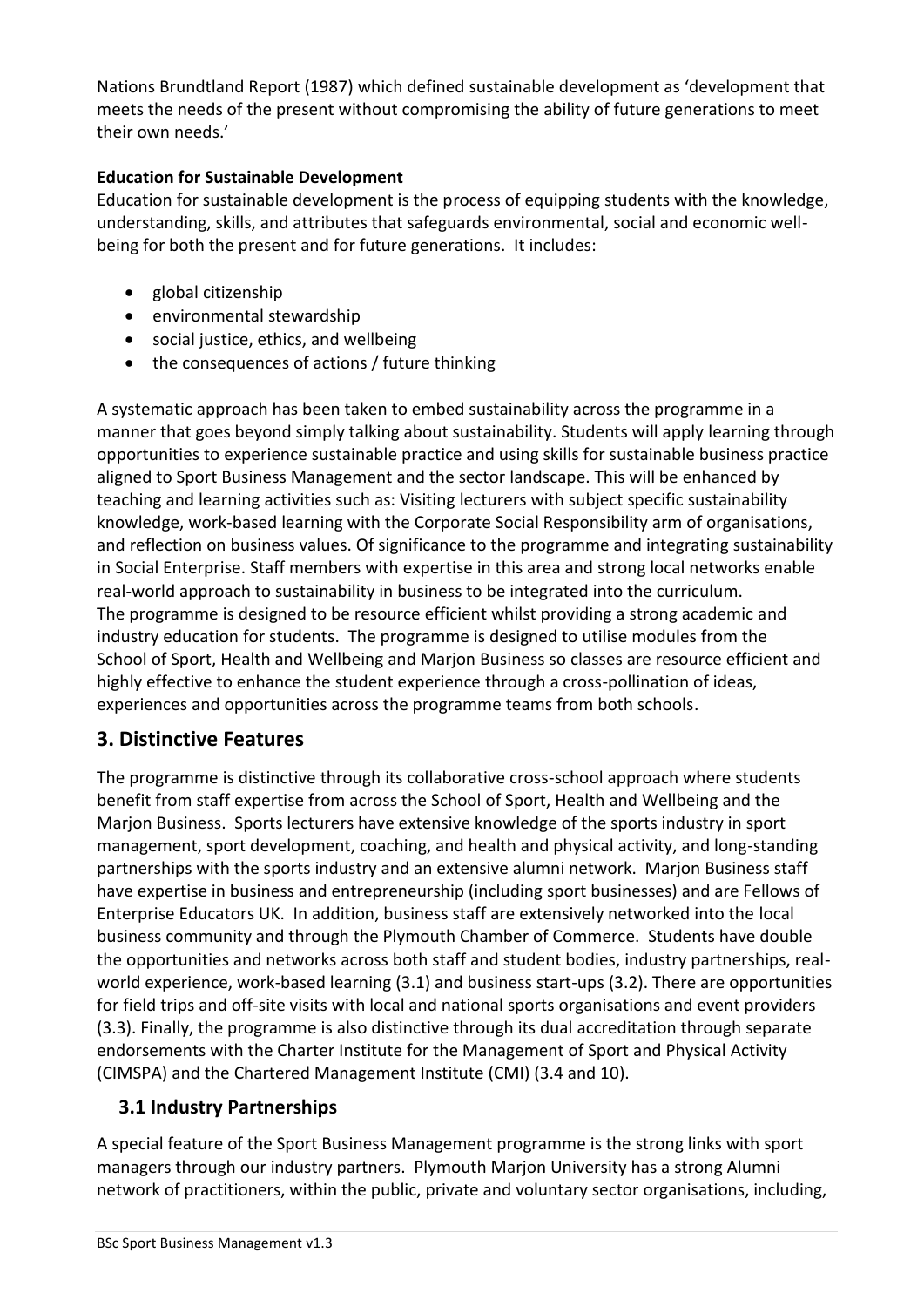National Governing Bodies, County Sports Partnerships, School Sport Partnerships and Local Authorities, and Professional Sports clubs such as Plymouth Argyle FC, Plymouth Raiders Basketball Club and Plymouth Albion RFC. This approach provides students with the opportunities to develop their employability skills by being actively involved in real-life sports project in partnership with sector organisations which helps them to build their professional confidence, identity and networks. The programme aims to foster a culture of continued personal and professional reflection to support career development planning.

# **3.2 Real World experience and business start-up**

Through the collaborative delivery of the programme with Marjon Business students are exposed to entrepreneurship and intrapreneurship. Students have support from the Marjon Business to explore starting up their own sports business or to engage with Work-based Learning (WBL) at level 5 and 6, encompassing real projects, consultancy and business planning and development, pitches, presentations and business reports.

# **3.3 Field trips and community engagements and events**

Students will have the opportunity to undertake field trips and a range of curriculum enrichment activities via sports and event providers. There are opportunities embedded within modules and through volunteering to assist and lead with the delivery community sports events in collaboration with local partner organisations.

# **3.4 Accreditation and Endorsement**

The programme is designed to achieve dual accreditation. Generic management accreditation is achieved through mapping to the Chartered Management Institute (CMI) and sector specific endorsement is achieved through the Chartered Institute for the Management of Sport and Physical Activity (CIMSPA). This dual accreditation ensures that the programme is aligned to industry best practice and with sector and employer expectations. The university, students and sector employers will recognise the quality of Marjon graduates, and therefore the benefits of endorsement benefits students long after graduation (see section 10 accreditation).

### **4. Programme Aims**

#### **General Programme Aims**

- Develop students' critical thought, intellectual reasoning and practical competence for application to diverse settings.
- Help students from diverse cultural and social backgrounds to fulfil their potential in both intellectual and practical domains.
- Provide a stimulating and caring learning environment in which students feel secure and motivated to learn.
- Prepare students for employment or postgraduate study by equipping them with a diverse range of skills.

#### **Specific Programme Aims**

- To develop a critical understanding of the concepts, theories and principles related to Sport Business Management.
- To develop a critical awareness and insight of applied management and processes involved in Sport Business Management across diverse business settings.
- To enhance employability with the development of a range of skills and attributes relevant to the sport sector.
- To provide conditions for vocational learning and applied practice with a range of work-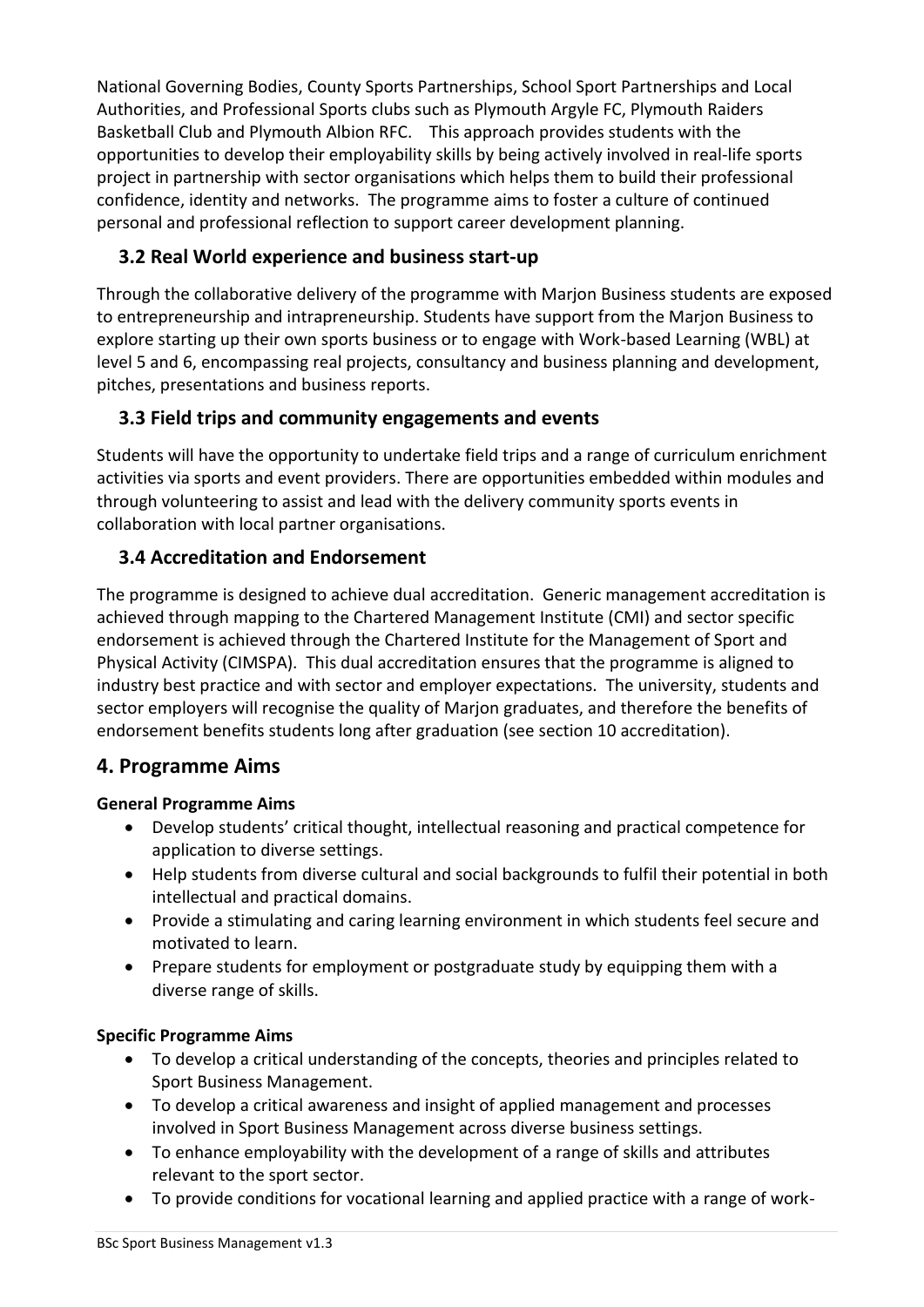based and voluntary opportunities in real-world business environments.

• To develop the intellectual skills necessary to be able to take full advantage of further study, including progression on to a postgraduate study.

# **5. Programme Learning Outcomes**

#### **Knowledge & understanding:**

By the end of this programme students should be able to demonstrate:

- 1. A comprehensive understanding of the concepts, theories, and applied issues related to sport business management;
- 2. A critical understanding of the core business management principles applied to sport management contexts; leadership, operational and strategic management, human resources, financial management, sales and marketing;
- 3. An ability to critically plan, deliver, and evaluate applied practice pertinent to sport management. Use innovative and entrepreneurial approaches taking account of client, stakeholder and customer perspectives;
- 4. A critical understanding of good practice, taking account of moral, ethical, and governance issues to manage risk, which underpin professional practice in sport business management.

#### **Intellectual skills:**

By the end of this programme students should be able to demonstrate:

- 5. The ability to review, synthesise and critically evaluate relevant and appropriate academic and industry literature in the context of Sports Business Management;
- 6. An ability to critically assess and evaluate evidence to develop reasoned and informed argument;
- 7. An ability to use and interpret knowledge and information to solve problems in theoretical, operational, and practical contexts to Sports Business Management;
- 8. An ability to apply research methodologies and interpret the findings of research to Sports Business Management

### **Practical skills:**

By the end of this programme students should be able to demonstrate:

- 9. The ability to formulate plans and consider business opportunities within the sports sector taking account of the diverse needs of customers, clients and stakeholder across diverse sport sector settings;
- 10. The ability to utilise effective listening, negotiation, persuasion and networking skills for an effective career as an employee or entrepreneur;
- 11. The ability to select and use appropriate quantitative and qualitative techniques for data collection, presentation, analysis and problem solving;
- 12. The ability to lead and manage real-world sport projects and events

### **Transferable / key skills:**

By the end of this programme students should be able to demonstrate:

- 13. The ability to articulate and explain information through verbal and non-verbal formats appropriate to a sport business environment;
- 14. The ability to communicate and collaborate effectively as a member of a team and take responsibility for leadership where appropriate;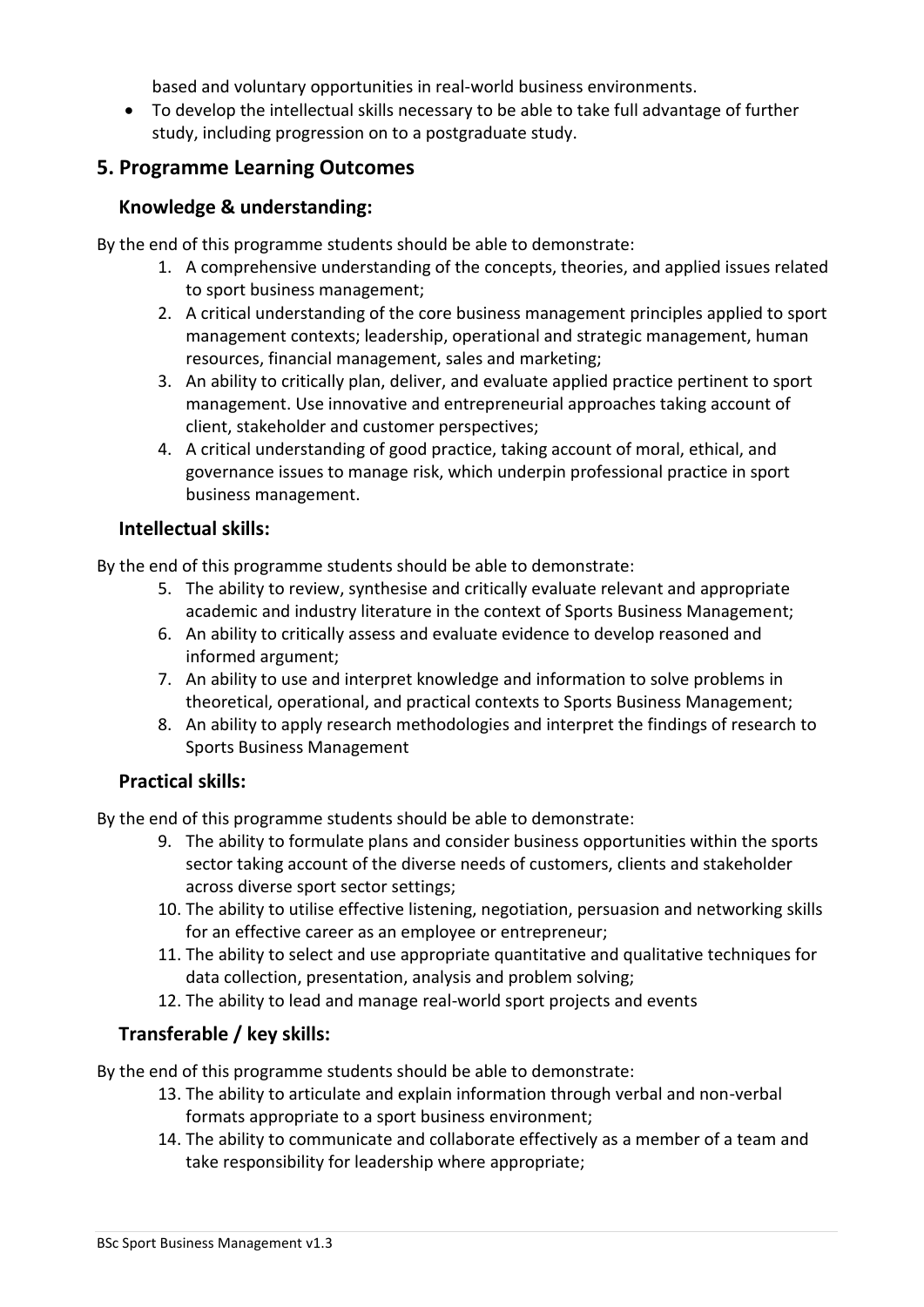- 15. The ability to work independently, to reflect and evaluate personal strengths and weaknesses in knowledge, skills and experience related to the Sport Business environment and take responsibility for continuous professional development;
- 16. The ability to select and manage information using appropriate digital resources, including the internet, word processing, spreadsheets and other software packages

| <b>Method</b>              | <b>Description</b>                                                                                                    |
|----------------------------|-----------------------------------------------------------------------------------------------------------------------|
| <b>Blended Learning</b>    | The delivery of learning opportunities using a range of                                                               |
|                            | methods such as attendance at lectures in University, flexible                                                        |
|                            | and distributed learning including VLEs, self-directed study etc.                                                     |
| <b>Business Start-up</b>   | Students will have the option to set up and run a business in                                                         |
|                            | their final year.                                                                                                     |
| <b>Critical Reflection</b> | Students engage in critical reflective practice and activities to                                                     |
|                            | highlight areas of academic, personal and professional                                                                |
|                            | strength and weakness.                                                                                                |
| <b>Field Trip</b>          | Students engage with an off-site visit and experience for                                                             |
|                            | observation or an pre-planned learning activity.                                                                      |
| Field Work                 | Students engage with and off-site activity in which they are                                                          |
|                            | likely directly involved, this may involve a simulated activity or                                                    |
|                            | an activity with real clients or industry practitioners.                                                              |
| Formal                     | There may be an opportunity to engage with an externally                                                              |
| coach/leader               | accredited learning experiences embedded with modules                                                                 |
| education                  | (subject to annual module planning).                                                                                  |
| Guest Lectures /           | Using specialists from the sports/business sectors to present                                                         |
| Guest speakers/            | information to students. Typically refers to when a guest                                                             |
|                            | speaker explains or shows some content to a specific learning                                                         |
|                            | audience.                                                                                                             |
|                            |                                                                                                                       |
|                            | Academics will draw upon their strong links with the regional                                                         |
|                            | business community to provide guest lectures from                                                                     |
|                            | entrepreneurs and enable students to network with leading                                                             |
|                            | business people in the area thereby strengthening their                                                               |
|                            | knowledge and understanding of business alongside their                                                               |
|                            | practical and transferable skills.                                                                                    |
| Guided                     | Activities where an individual learner conducts research or                                                           |
| Independent                | carries out a learning activity on their own. Students work                                                           |
| Study/Independent          | independently drawing upon resources provided by the<br>teaching staff such as reading lists and the virtual learning |
| Study                      | environment materials. A virtual forum on the virtual learning                                                        |
|                            | environment, accessible to all students and the tutors, will be                                                       |
|                            | used to stimulate discussion and debate outside of scheduled                                                          |
|                            | teaching time.                                                                                                        |
| Hack-a-thon                | Half and full day long workshops that includes students, tutors                                                       |
|                            | and local entrepreneurs will provide an intensive learning                                                            |
|                            | environment for students to network and test the viability of                                                         |
|                            | their business and research ideas.                                                                                    |
| <b>Industry Simulation</b> | Industry simulation may be employed if real-world projects are                                                        |
|                            | curtailed due to un-foreseen circumstances that may prohibit                                                          |

#### **6. Learning and Teaching Methods**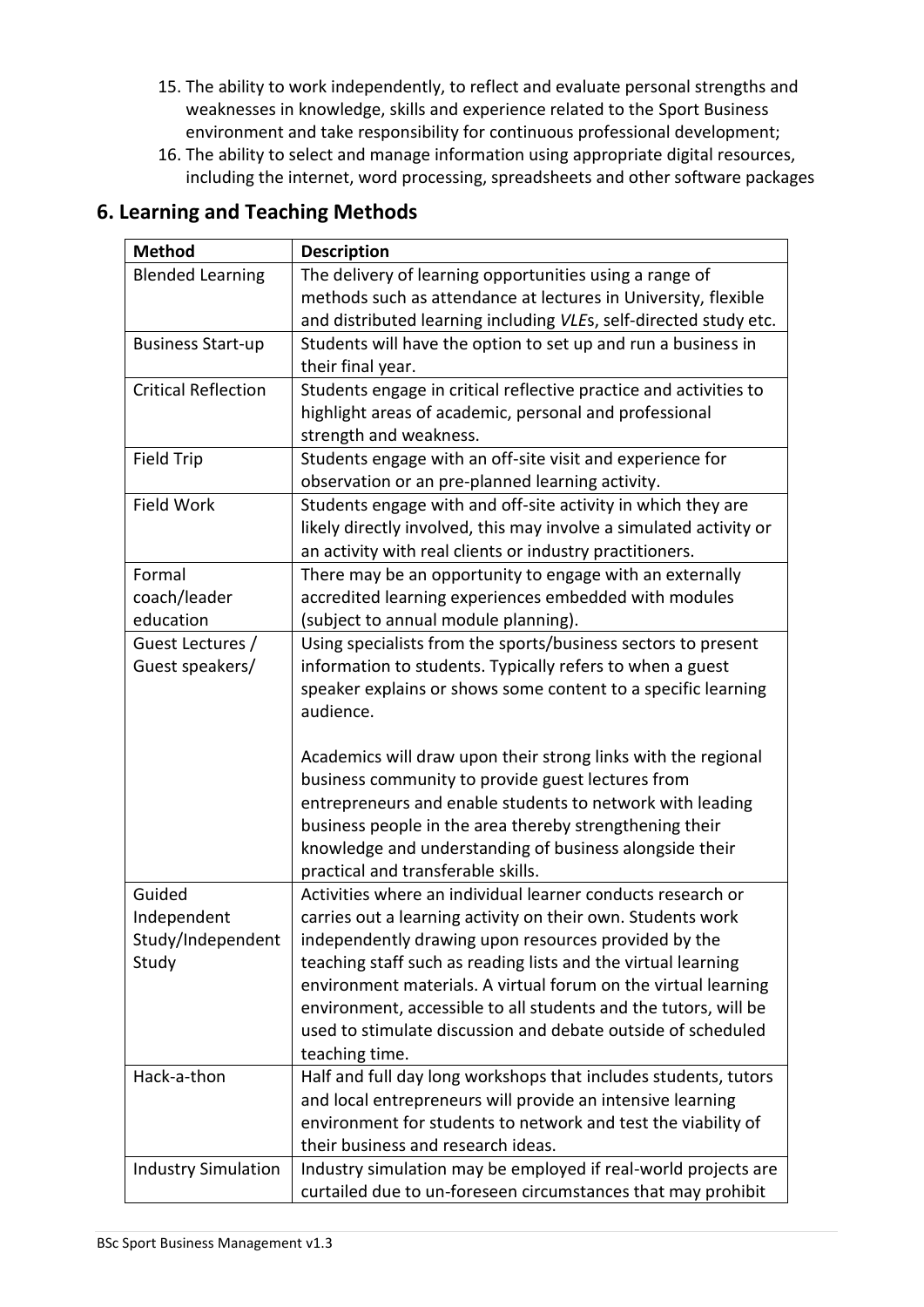|                           | direct industry contact. Simulation may include internal            |
|---------------------------|---------------------------------------------------------------------|
|                           | industry projects for the university.                               |
| Lectures/Lead             | Subject introduced and delivered by the lecturer in a specific      |
| Lectures                  | time which transmits information. Online, or face-to-face.          |
| Off-site visits           | Students go off-site from the university campus into the            |
|                           | community or industry to observe practice.                          |
| <b>Practical sessions</b> | Student activity e.g. learning a skill or group work. This can also |
|                           | project delivery in the local community or with local sports        |
|                           | organisations.                                                      |
| Real project work         | Students on the Sport Marketing module work with industry           |
| with external             | practitioners to contribute to marketing projects.                  |
| organisations.            |                                                                     |
| Seminar                   | A larger group of people (e.g. 12-20) following up something        |
|                           | that has already been introduced on the course. Often involves      |
|                           | relevant reading followed by discussion/group tasks. Online or      |
|                           | face-to-face.                                                       |
| Student event             | Students engage in the planning, delivery and evaluation of         |
| management                | real-life sports events working collaboratively together and        |
|                           | with sports industry professionals.                                 |
| <b>Tutorials</b>          | One-to-one teaching usually for counselling purposes based on       |
|                           | the learners' work.                                                 |
| Virtual learning          | A software system designed to support learning and personal         |
| environment               | and professional development in an educational setting. A           |
|                           | variety of innovative reusable and blended learning materials       |
|                           | can be utilised through this medium. Software platforms             |
|                           | include Microsoft Teams, Edublogs and Mahara (known as              |
|                           | Marjon Futures).                                                    |
| Work                      | A work-based learning placement in a sport management               |
| placement/work            | related organisation, where students engage with industry           |
| based learning            | professionals in a professional operational environment. W-B        |
|                           | Learning events take place within a working environment,            |
|                           | enabling learners to develop and apply 'real' skills and            |
|                           | practices within a sports industry operational setting.             |
| Workshops                 | A group of people engaged in intensive study or work in a           |
|                           | creative or practical field.                                        |

### **6.1 Learning Enhancement**

#### **6.2 e-Learning**

The subject team utilises the Marjon Virtual Learning Environment (VLE) as a mechanism to provide a variety of e-learning opportunities to students. This includes, online-team through Microsoft Teams, lecture capture, lecture and seminar materials, e-journals, e-books, online class tests, and news forums. Teaching examples include the use of Microsoft Teams, edublogs to review placement experiences, on-line assessments, and the provision of podcasts, discussion forums and reusable learning objects. The use and deployment of e-resources in delivery of the Sport Business Management programme is crucial to maintain professional standards and allow the dissemination of information between students, academics and guest practitioners whose material can be stored and distributed on the VLE repository. Students within the Sport Business Management programme will be encouraged to produce, share and utilise a range of e-learning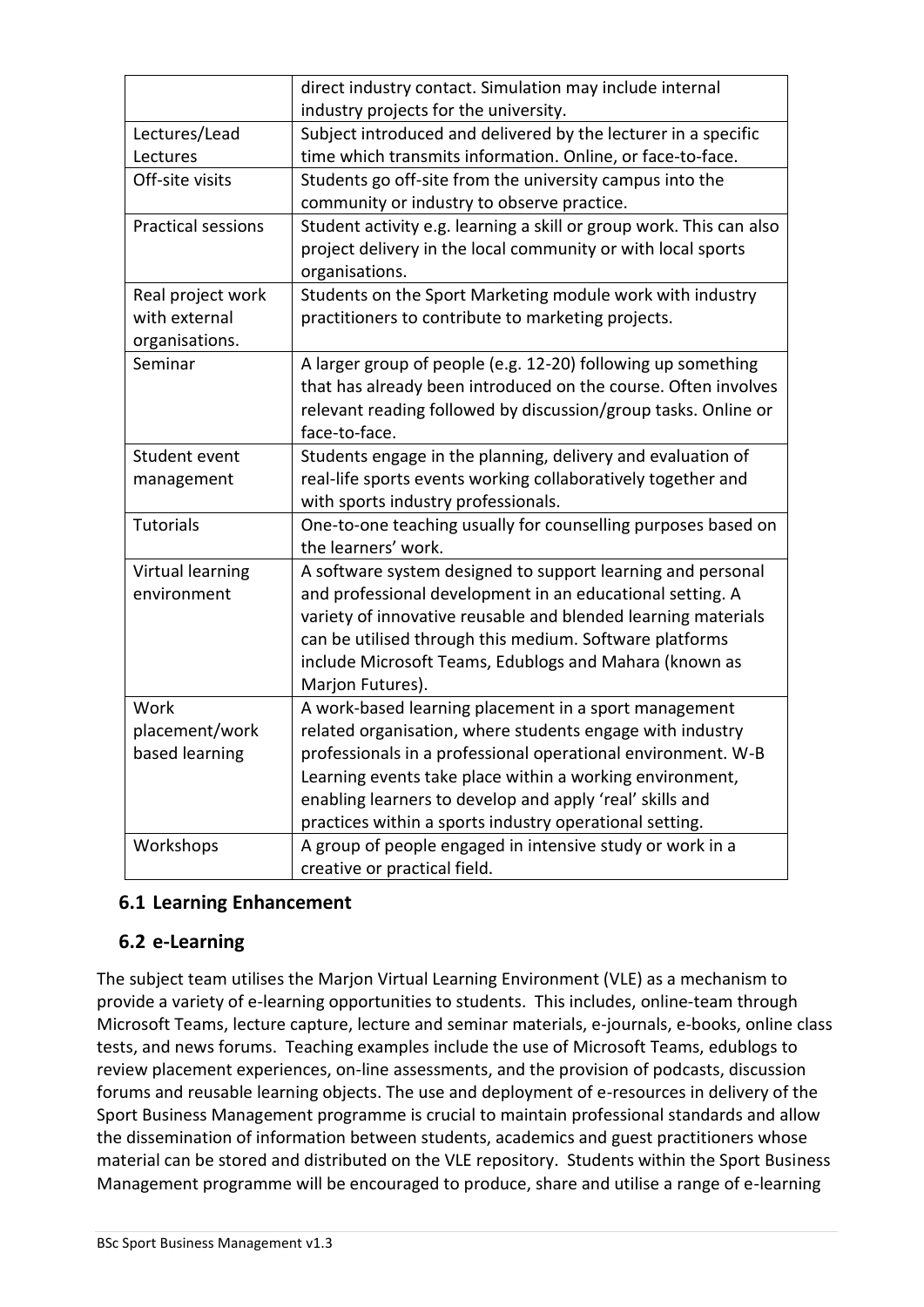resources as part of their learning experience in order to develop applied skills and to communicate their experiences to future employers via appropriate social media planforms.

# **7. Modes of Assessment**

The assessment strategy of the programme uses a range of assessment methods that incorporate the formative and summative achievement of learning outcomes.

Achievement of learning outcomes is formative through responses to assessment orientated activities in lectures, seminars and applied/operational/practical activities. Students are required to draw on these experiences to inform summative assessments, thus providing the opportunity for cumulative learning and reflection and to demonstrate the whole of their learning. Module learning outcomes are explicitly stated on the VLE. Students are provided with assignment guidance and Marking Frameworks are made available so there is transparency in the marking criteria in order that students have a clear understanding how to achieve higher grades, why they achieved the grade they did, and how they can aim to improve current and future assignments.

A broad range of assessment strategies are used in the programme to support the development of knowledge and understanding, professional, practical skills and transferable skills. Students are encouraged to reflect on their own practice within assignments and take responsibility for continuous improvement in their learning journey through HE and onto professional practice. The university uses Turnitin electronic assessment submission, this allows students to submit assignments electronically without the need to be physically present on campus. Turnitin deters plagiarism and supports staff identifying poor practice and malpractice. The typed feedback via Turnitin allows students to be able to read feedback clearly, which was not always achieved via handwritten assessment forms.

| <b>Method</b>         | <b>Description</b>                                                  |  |  |  |  |  |  |
|-----------------------|---------------------------------------------------------------------|--|--|--|--|--|--|
| <b>Business Plan</b>  | Business plans produced, both traditional in report form and        |  |  |  |  |  |  |
|                       | visual using the Business Model Canvas template.                    |  |  |  |  |  |  |
|                       | Formative feedback will be provided when Business Plans are in      |  |  |  |  |  |  |
|                       | draft stages. Business plans are used for both group and            |  |  |  |  |  |  |
|                       | individual assessments.                                             |  |  |  |  |  |  |
| Case Study            | A detailed investigation into a specific issue or organisation that |  |  |  |  |  |  |
|                       | allows for deeper understanding of contextual and specific          |  |  |  |  |  |  |
|                       | knowledge. Cases can be considered in line with academic and        |  |  |  |  |  |  |
|                       | theoretical knowledge or industry practice to identify good         |  |  |  |  |  |  |
|                       | practice and areas for development.                                 |  |  |  |  |  |  |
| Coursework (Honours   | An in-depth independent study of 7000 words, or equivalent,         |  |  |  |  |  |  |
| Project)              | chosen by the student. This may include a variety of approaches     |  |  |  |  |  |  |
|                       | such as a traditional research dissertation or applied work such as |  |  |  |  |  |  |
|                       | business consultancy or project work.                               |  |  |  |  |  |  |
| Essay                 | A written response to a sport business management question          |  |  |  |  |  |  |
|                       | based on synthesis and analysis.                                    |  |  |  |  |  |  |
| <b>Event Delivery</b> | Group practical, with professional assessment of execution of       |  |  |  |  |  |  |
|                       | event. Through group work, students will work in partnership to     |  |  |  |  |  |  |
|                       | produce develop and deliver a sport or physical activity event in   |  |  |  |  |  |  |
|                       | collaboration with an industry partner.                             |  |  |  |  |  |  |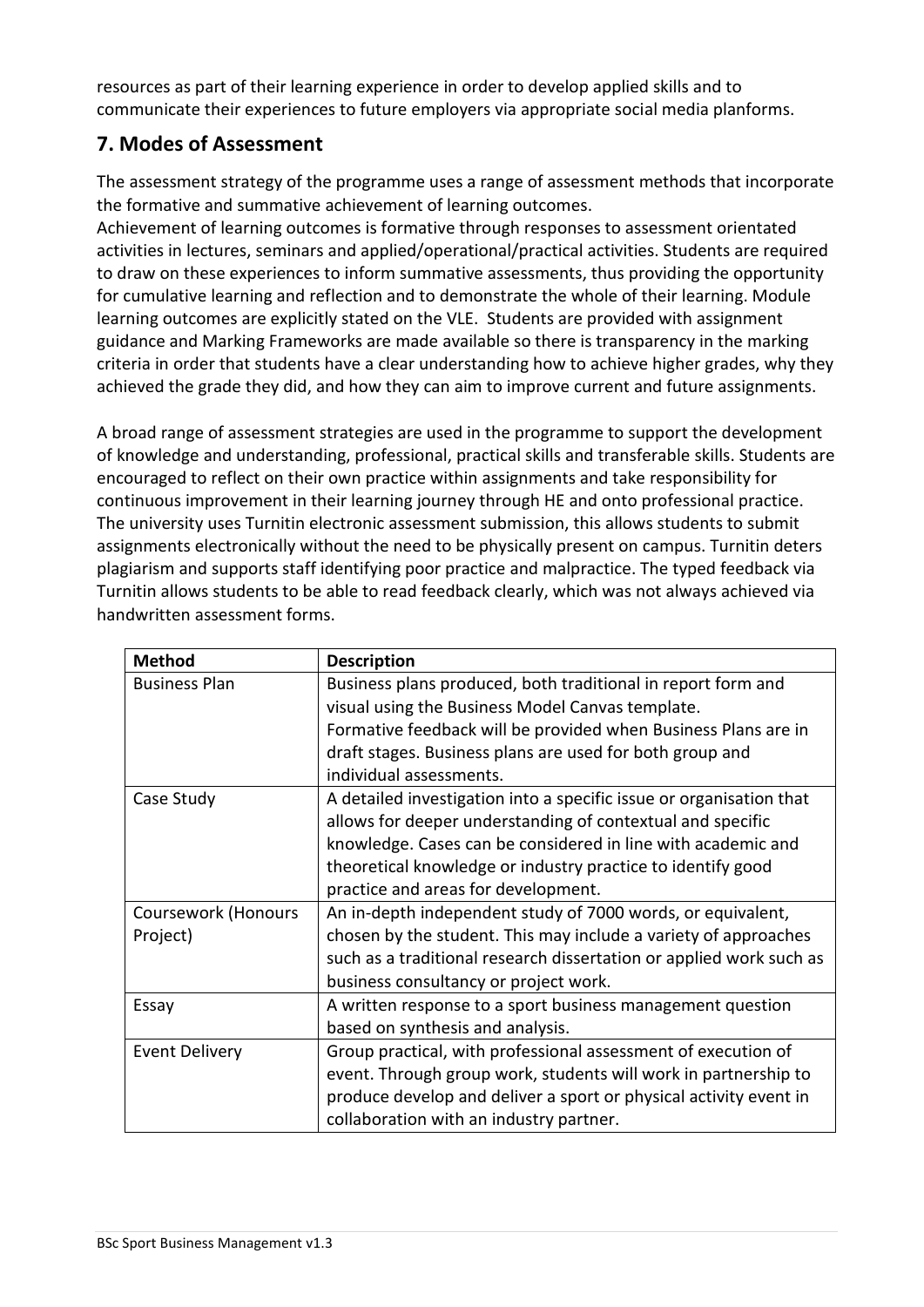| <b>Event Reflection</b>                                                    | Students are also assessed on their ability to reflect on their<br>learning experience through the event planning, delivery and<br>evaluation stages of the event management cycle.                                                                                                                                                                                                                                                                    |
|----------------------------------------------------------------------------|--------------------------------------------------------------------------------------------------------------------------------------------------------------------------------------------------------------------------------------------------------------------------------------------------------------------------------------------------------------------------------------------------------------------------------------------------------|
| <b>Job Application Pack</b><br>(Letter, CV, Interview<br>and Presentation) | An assessment whereby students go through the process of<br>applying for a job and demonstrating how they apply appropriate<br>sport business management skills and professional experiences to<br>an applied role. Students are apply for a specific industry role and<br>interviewed and assessed by subject academics and sports<br>industry partners.                                                                                              |
| Online in class test<br>(multiple choice)                                  | Students are examined on a topic related to Sport Business<br>Management under exam conditions through an in-class test and<br>are given multiple-choices of answers to set questions to test<br>knowledge and understanding.                                                                                                                                                                                                                          |
| Pitch                                                                      | Students will work individually and in groups to construct a<br>business pitch to deliver to a panel of local business people.<br>Formative feedback will be provided through practice pitch<br>sessions.                                                                                                                                                                                                                                              |
| Presentation(Individual<br>or Group)                                       | A talk illustrated/supported by a variety of audio-visual aids,<br>which demonstrates knowledge and understanding of a selected<br>topic in sport business management either as an individual or in<br>small groups.                                                                                                                                                                                                                                   |
| Reflective<br>Portfolio/Reflective<br><b>Business Portfolio</b>            | Students produce a Business Portfolio that outlines individual<br>business knowledge, skills and experience. They critically reflect<br>upon current knowledge, skills and experience and applicability<br>for operating as an employee or entrepreneur engaging with both<br>academic an applied experiences.                                                                                                                                         |
| Research proposal                                                          | A brief written plan which indicates clearly and succinctly how the<br>student wishes to proceed in a piece of sport management<br>research.                                                                                                                                                                                                                                                                                                           |
| Sponsorship Proposal<br>(Marketing)                                        | Students prepare a sponsorship proposal on behalf of a local<br>professional/amateur sports club. Students are required to<br>identify an appropriate company and write an attractive proposal<br>to them to sponsor the sport organisation.                                                                                                                                                                                                           |
| Portfolio                                                                  | A portfolio of engagement with class related tasks and<br>independent tasks related to the applied practice of Sport<br>Business Management principles and practices.                                                                                                                                                                                                                                                                                  |
| Portfolio (Practical)                                                      | A resource folder containing a collection of evidence of practice<br>associated to the specific discipline or experience in sport<br>business management. This is completed online via an edublog<br>project work, feedback from organisation, a weekly blog, hours<br>sheets/logs, their checklist of tasks against their placement<br>learning objectives.                                                                                           |
| Portfolio (Reflective)                                                     | Portfolios enable students to capture practical and industry<br>related experience and practices and to reflect upon and evaluate<br>their current and future learning in relation to these. Students<br>complete a reflective essay based on their placement experience,<br>engaging in reflection and critique their application of business<br>management experiences in relation to their own personal<br>journeys and graduateness/employability. |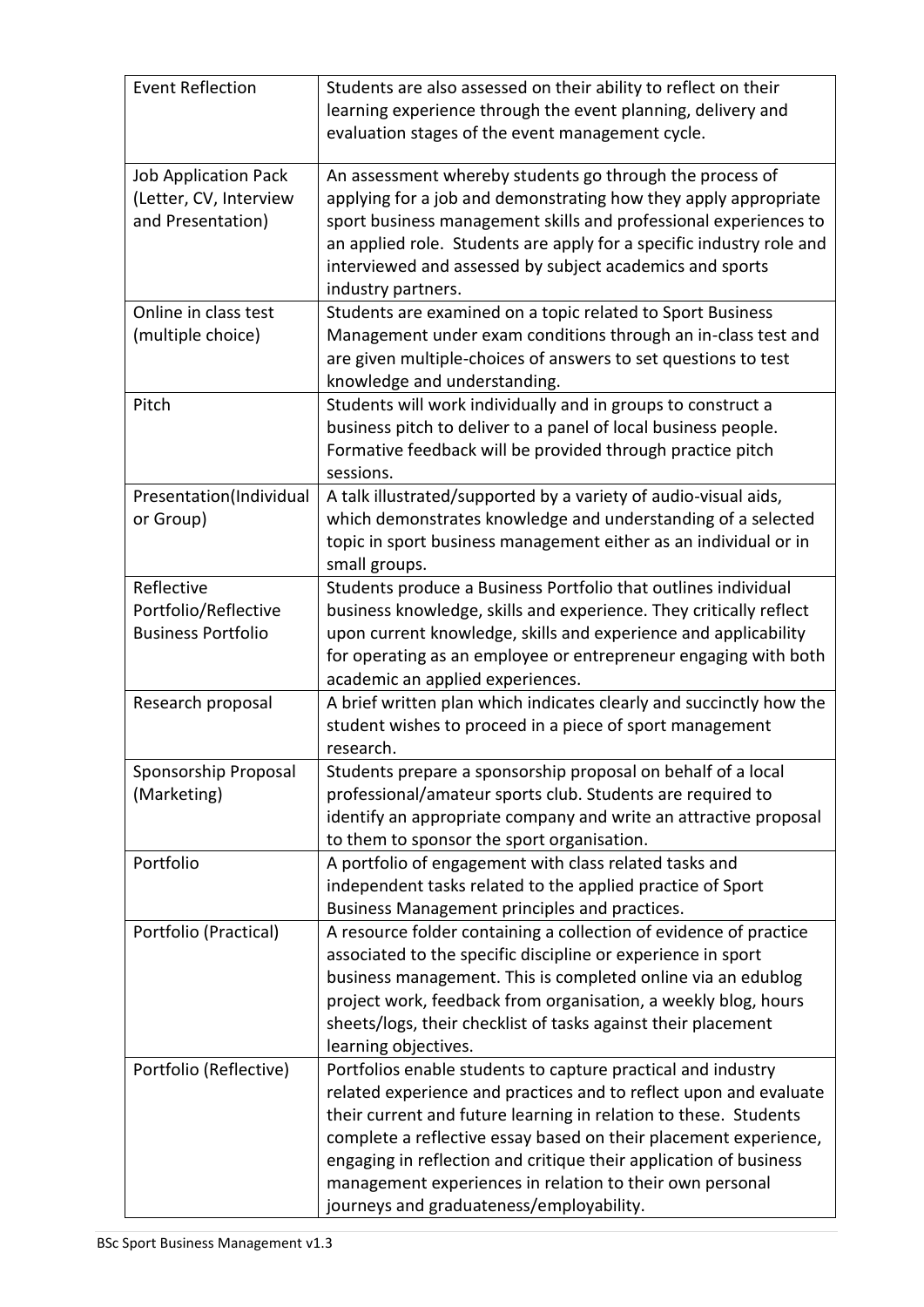| Portfolio (Report)           | A report of evidence and reflection of employability related tasks,<br>engagement with industry professionals, and employment related<br>research into sports organisations to provide support information<br>for the job application process.          |
|------------------------------|---------------------------------------------------------------------------------------------------------------------------------------------------------------------------------------------------------------------------------------------------------|
| Report(Individual<br>/Group) | Students will work individually and in groups to produce business<br>reports. A Report is a written response structured in an agreed<br>format, based on individual research of a selected topic or case<br>study. This may include practical research. |

### **8. Exemptions to University Regulations**

N/A

# **9. Work-Based Learning/Placement Learning**

Work-based learning takes place within modules at Level 5 (40 credits, Work-based Learning: Sport Business Management, and Sport Event Management) and Level 6 (up to 20 credits, Business Reality).

WBL approaches are embedded throughout the programme through university-employer partnerships and collaborations including guest speakers, field trips, and events. Through the Honours Project (SHSSP1) students may undertake a traditional research dissertation, or complete an applied project, such as sports industry consultancy project, or project evaluation, to fulfil the requirements the honours project with support from staff from the School of Sport, Health and Wellbeing and Marjon Business.

Students may also select SDEH54 Graduate Employability in Sport, where they engage with employers through guest workshops. The module is assessed through a job application scenario in collaboration with sport industry partners.

# **10. Programme Structure**

### **Full Time**

**Level 4**

| <b>Module</b><br>Code | <b>Module Title</b>                                                             | Credits | <b>Assessment</b>          | Semester/<br><b>Term</b> | Compulsory/<br>Optional | Condonable/<br>Non-<br>Condonable |
|-----------------------|---------------------------------------------------------------------------------|---------|----------------------------|--------------------------|-------------------------|-----------------------------------|
| SBMC01                | Introduction to<br>the Management<br>of Sport                                   | 20      | 50% Coursework<br>50% Exam | Semester A               | Compulsory              | Condonable                        |
| SBMC02                | Introduction to<br><b>Sport Business</b><br>Management<br>(Immersive<br>module) | 20      | 100% Coursework            | Semester A               | Compulsory              | Condonable                        |
| SDEC52                | Foundations in<br>Sport<br>Development                                          | 20      | 100% Coursework            | Semester A               | Compulsory              | Condonable                        |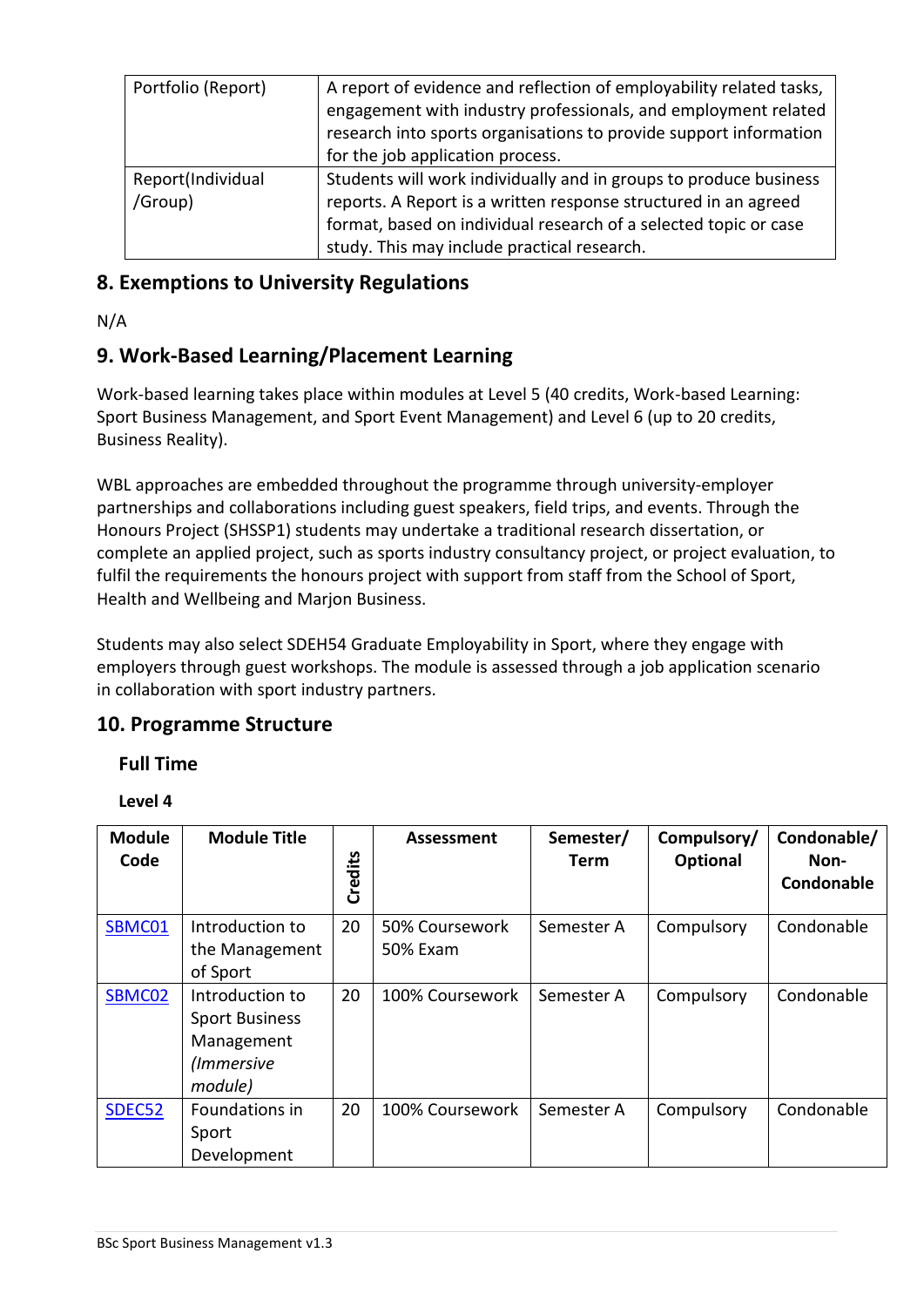| BSNC04 | Introduction to          | 20 | 100% Coursework | Semester B | Compulsory | Condonable |
|--------|--------------------------|----|-----------------|------------|------------|------------|
|        | Accounting and           |    |                 |            |            |            |
|        | Finance                  |    |                 |            |            |            |
| BSNC05 | Introduction to          | 20 | 100% Coursework | Semester B | Compulsory | Condonable |
|        | People                   |    |                 |            |            |            |
|        | Management               |    |                 |            |            |            |
| SDEC53 | Organisations in         | 20 | 50% Coursework  | Semester B | Compulsory | Condonable |
|        | Sport and                |    | 50 % Exam       |            |            |            |
|        | <b>Physical Activity</b> |    |                 |            |            |            |
|        | and Physical             |    |                 |            |            |            |
|        | Education                |    |                 |            |            |            |

#### **Level 5**

| <b>Module</b><br>Code | <b>Module Title</b>                                                  | Credits | Assessment                      | Semester/<br><b>Term</b> | Compulsory/<br>Optional | Condonable/<br>Non-<br>Condonable |
|-----------------------|----------------------------------------------------------------------|---------|---------------------------------|--------------------------|-------------------------|-----------------------------------|
| SBMD01                | Event<br>Management in<br>Sport and<br><b>Physical Activity</b>      | 20      | 70% Coursework<br>30% Practical | Semester X               | Compulsory              | Condonable                        |
| SBMD02                | Engaging in<br>Employability:<br><b>Sport Business</b><br>Management | 20      | 50% Coursework<br>50% Practical | Semester X               | Compulsory              | Condonable                        |
| BSND03                | Accounting and<br>Finance for<br>Enterprise                          | 20      | 100% Coursework                 | Semester A               | Compulsory              | Condonable                        |
| BSND02                | Advertising and<br>Promotion                                         | 20      | 100% Coursework                 | Semester A               | Compulsory              | Condonable                        |
| SDED54                | Research and<br>Critical Inquiry in<br>Sport                         | 20      | 100% Coursework                 | Semester B               | Compulsory              | Condonable                        |
| BSND04                | People<br>Management for<br>Enterprise                               | 20      | 100% Coursework                 | Semester B               | Compulsory              | Condonable                        |

### **Level 6**

| <b>Module</b><br>Code | <b>Module Title</b>     | <u>يم</u><br>Credi | Assessment      | Semester/<br><b>Term</b> | Compulsory/<br>Optional | Condonable/<br>Non-<br>Condonable |
|-----------------------|-------------------------|--------------------|-----------------|--------------------------|-------------------------|-----------------------------------|
| SHSHP1                | <b>Honours Project</b>  | 40                 | 100% Coursework | Semester X               | Compulsory              | Condonable                        |
| SBMH01                | <b>Strategic Sport</b>  | 20                 | 100% Coursework | Semester A               | Compulsory              | Condonable                        |
|                       | Management              |                    |                 |                          |                         |                                   |
| BSNH <sub>02</sub>    | <b>Business Reality</b> | 20                 | 70% Coursework  | Semester A               | Compulsory              | Condonable                        |
|                       |                         |                    | 30% Practical   |                          |                         |                                   |
| SDEH53                | Leadership,             | 20                 | 100% Coursework | Semester B               | Compulsory              | Condonable                        |
|                       | Management and          |                    |                 |                          |                         |                                   |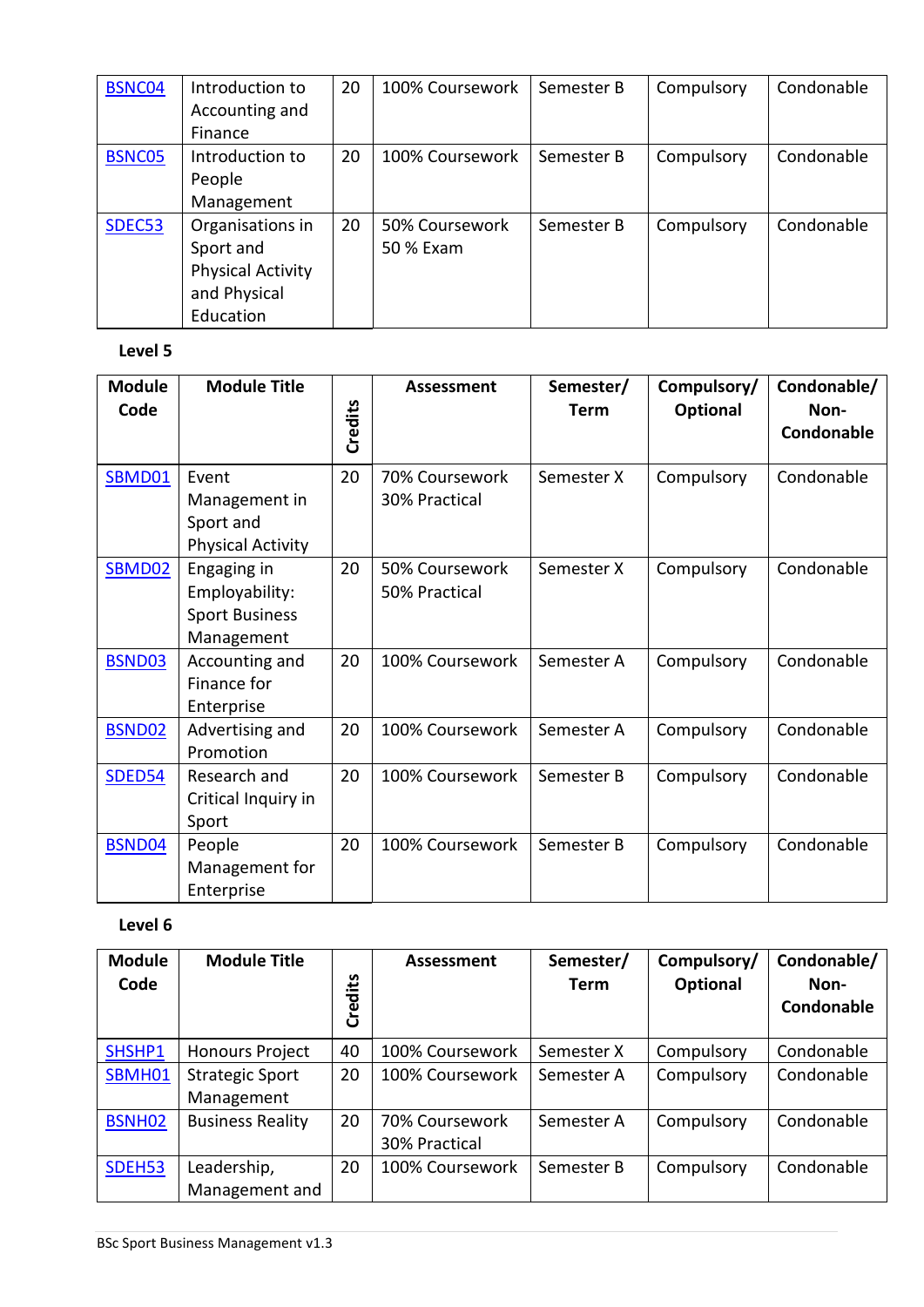|        | Mentoring in              |    |                 |            |          |            |
|--------|---------------------------|----|-----------------|------------|----------|------------|
|        | Sport                     |    |                 |            |          |            |
| SDEH54 | Graduate                  | 20 | 50% Coursework  | Semester B | Optional | Condonable |
|        | Employability in          |    | 50% Practical   |            |          |            |
|        | Sport                     |    |                 |            |          |            |
| BSNH04 | Reflective                | 20 | 100% Coursework | Semester B | Optional | Condonable |
|        | <b>Business Portfolio</b> |    |                 |            |          |            |

Key: Semester X = A & B

#### **Part Time**

### **Level 4 – Year 1**

| <b>Module</b><br>Code | <b>Module Title</b>                                                             | Credits | Assessment                 | Semester/<br><b>Term</b> | Compulsory/<br>Optional | Condonable/<br>Non-<br>Condonable |
|-----------------------|---------------------------------------------------------------------------------|---------|----------------------------|--------------------------|-------------------------|-----------------------------------|
| SBMC02                | Introduction to<br><b>Sport Business</b><br>Management<br>(Immersive<br>module) | 20      | 100% Coursework            | Semester A               | Compulsory              | Condonable                        |
| SBMC01                | Introduction to<br>the Management<br>of Sport                                   | 20      | 50% Coursework<br>50% Exam | Semester A               | Compulsory              | Condonable                        |
| BSNC05                | Introduction to<br>People<br>Management                                         | 20      | 100% Coursework            | Semester B               | Compulsory              | Condonable                        |

### **Level 4 – Year 2**

| <b>Module</b><br>Code | <b>Module Title</b>                                                                 | Credits | Assessment                 | Semester/<br><b>Term</b> | Compulsory/<br>Optional | Condonable/<br>Non-<br>Condonable |
|-----------------------|-------------------------------------------------------------------------------------|---------|----------------------------|--------------------------|-------------------------|-----------------------------------|
| SDEC52                | Foundations in<br>Sport Development                                                 | 20      | 100% Coursework            | Semester A               | Compulsory              | Condonable                        |
| BSNC04                | Introduction to<br>Accounting and<br>Finance                                        | 20      | 100% Coursework            | Semester B               | Compulsory              | Condonable                        |
| SDEC53                | Organisations in<br>Sport and Physical<br>Activity and<br><b>Physical Education</b> | 20      | 50% Coursework<br>50% Exam | Semester B               | Compulsory              | Condonable                        |

#### **Level 5 – Year 3**

| <b>Module</b><br>Code | <b>Module Title</b> | مّ±.<br>ಕ್ಷ<br>ပ | Assessment     | Semester/<br><b>Term</b> | Compulsory/<br>Optional | Condonable/<br>Non-<br>Condonable |
|-----------------------|---------------------|------------------|----------------|--------------------------|-------------------------|-----------------------------------|
| SBMD01                | Event               | 20               | 70% Coursework | Semester X               | Compulsory              | Condonable                        |
|                       | Management in       |                  | 30% Practical  |                          |                         |                                   |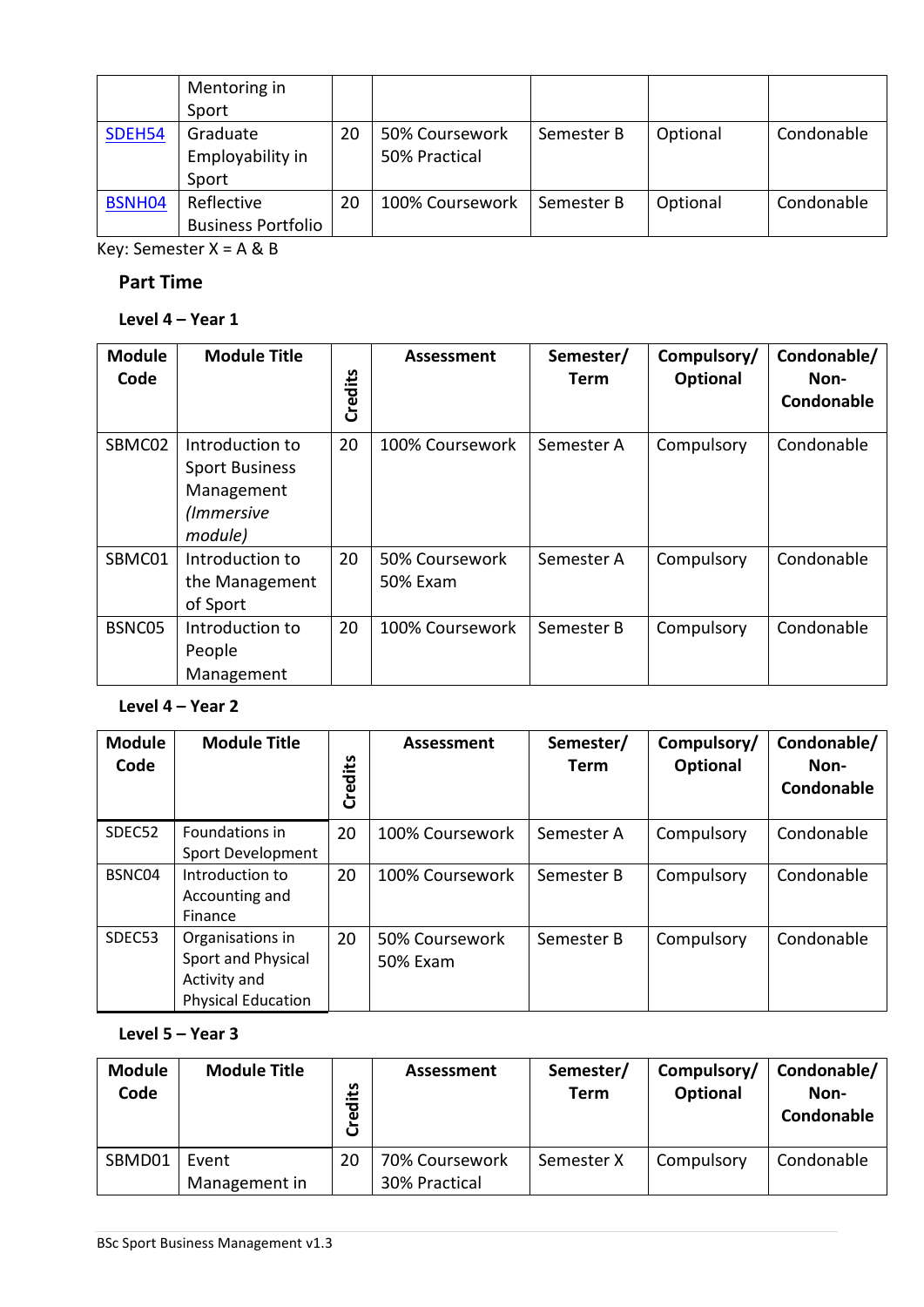|        | Sport and<br><b>Physical Activity</b>       |    |                 |            |            |            |
|--------|---------------------------------------------|----|-----------------|------------|------------|------------|
| BSND03 | Accounting and<br>Finance for<br>Enterprise | 20 | 100% Coursework | Semester A | Compulsory | Condonable |
| BSND04 | People<br>Management for<br>Enterprise      | 20 | 100% Coursework | Semester B | Compulsory | Condonable |

#### **Level 5 – Year 4**

| <b>Module</b><br>Code | <b>Module Title</b>                                                  | Credits | Assessment                      | Semester/<br><b>Term</b> | Compulsory/<br>Optional | Condonable/<br>Non-<br>Condonable |
|-----------------------|----------------------------------------------------------------------|---------|---------------------------------|--------------------------|-------------------------|-----------------------------------|
| SBMD02                | Engaging in<br>Employability:<br><b>Sport Business</b><br>Management | 20      | 50% Coursework<br>50% Practical | Semester X               | Compulsory              | Condonable                        |
| BSND02                | Advertising and<br>Promotion                                         | 20      | 100% Coursework                 | Semester A               | Compulsory              | Condonable                        |
| SDED54                | Research and<br>Critical Inquiry in<br>Sport                         | 20      | 100% Coursework                 | Semester B               | Compulsory              | Condonable                        |

#### **Level 6 – Year 5**

| <b>Module</b><br>Code | <b>Module Title</b>                                    | Credits | <b>Assessment</b>               | Semester/<br><b>Term</b> | Compulsory/<br><b>Optional</b> | Condonable/<br>Non-<br>Condonable |
|-----------------------|--------------------------------------------------------|---------|---------------------------------|--------------------------|--------------------------------|-----------------------------------|
| SBMH01                | <b>Strategic Sport</b><br>Management                   | 20      | 100% Coursework                 | Semester A               | Compulsory                     | Condonable                        |
| SDEH <sub>53</sub>    | Leadership,<br>Management and<br>Mentoring in<br>Sport | 20      | 100% Coursework                 | Semester B               | Compulsory                     | Condonable                        |
| BSNH <sub>02</sub>    | <b>Business Reality</b>                                | 20      | 70% Coursework<br>30% Practical | Semester A               | Compulsory                     | Condonable                        |

### **Level 6 – Year 6**

| <b>Module</b><br>Code | <b>Module Title</b>       | Credits | Assessment      | Semester/<br>Term | Compulsory/<br>Optional | Condonable/<br>Non-<br>Condonable |
|-----------------------|---------------------------|---------|-----------------|-------------------|-------------------------|-----------------------------------|
| SHSSP1                | <b>Honours Project</b>    | 40      | 100% Coursework | Semester X        | Compulsory              | Condonable                        |
| SDEH54                | Graduate                  | 20      | 50% Coursework  | Semester B        | Optional                | Condonable                        |
|                       | Employability in          |         | 50% Practical   |                   |                         |                                   |
|                       | Sport                     |         |                 |                   |                         |                                   |
| BSNH04                | Reflective                | 20      | 100% Coursework | Semester B        | Optional                | Condonable                        |
|                       | <b>Business Portfolio</b> |         |                 |                   |                         |                                   |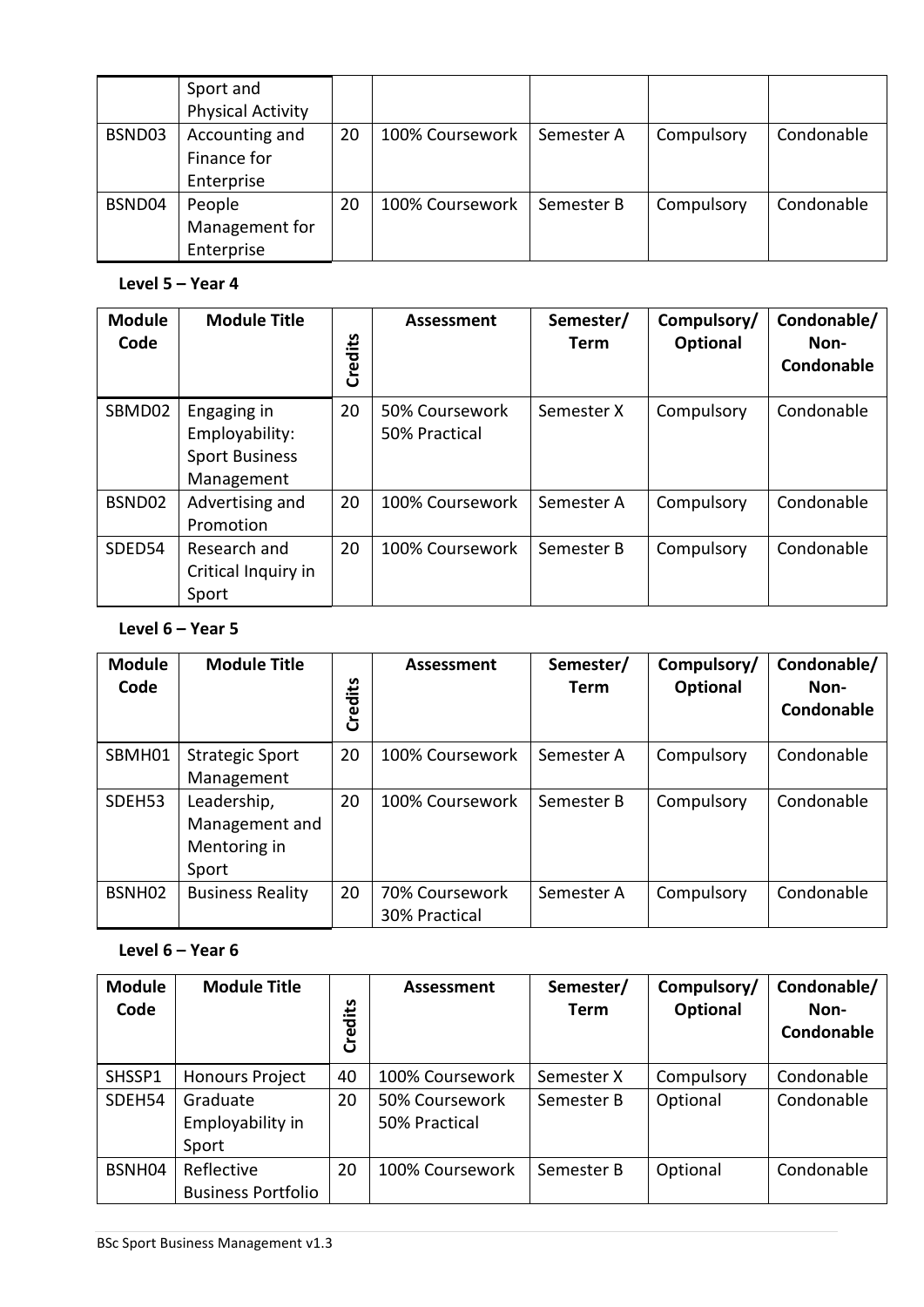#### Key: Semester  $X = A \& B$

• A definitive module descriptor is required for each module

The table below shows the various 'threads' through the programme. These 'threads' provide cohesion and coherence to the programme, so that learning can be developed and built upon in a robust way that makes sense to the students. Links will be forged during learning sessions with content from previous modules, as well as indication of learning on up-coming modules. The 'threads' act as a mechanism for students to see how the learning links together in meaningful way and will be made explicit to students throughout the programme.

| <b>Module Code</b> | <b>Module Title</b>                      | <b>Thread</b> |
|--------------------|------------------------------------------|---------------|
| SBMC01             | Introduction to the Management of Sport  |               |
| SBMC02             | <b>Introduction to Sport Business</b>    | 2 & 3         |
|                    | Management                               |               |
| SDEC52             | Foundations in Sport Development         | 4             |
| BSNC04             | Introduction to Accounting and Finance   |               |
| BSNC05             | <b>Introduction to People Management</b> |               |
| SDEC53             | Organisations in Sport and Physical      | 5             |
|                    | <b>Activity and Physical Education</b>   |               |

#### **Threads Level 4**

#### **Threads Level 5**

| <b>Module Code</b> | <b>Module Title</b>                       | <b>Thread</b> |
|--------------------|-------------------------------------------|---------------|
| SBMD01             | Event Management in Sport and Physical    | 1,4 & 5       |
|                    | Activity                                  |               |
| SBMD02             | Engaging in Employability: Sport Business | 3 & 5         |
|                    | Management                                |               |
| BSND03             | Accounting and Finance for Enterprise     |               |
| BSND02             | Advertising and Promotion                 |               |
| SDED54             | Research and Critical Inquiry in Sport    |               |
| BSND04             | People Management for Enterprise          |               |

#### **Threads Level 6**

| <b>Module Code</b> | <b>Module Title</b>                  | <b>Thread</b> |
|--------------------|--------------------------------------|---------------|
| SHSSP1             | <b>Honours Project</b>               | 1, 2 & 8 & 3  |
| SBMH01             | <b>Strategic Sport Management</b>    | 1&4           |
| BSNH <sub>02</sub> | <b>Business Reality</b>              | 1&2           |
| SDEH53             | Leadership, Management and Mentoring | 1&4           |
|                    | in Sport                             |               |
| SDEH54             | Graduate Employability in Sport      | 3 & 4         |
| BSNH04             | Reflective Business Portfolio        | 1 & 5         |

1: Core Business Management, customer service, marketing, finance, human resources, strategic management, leadership and management.

- 2: Study skills, research skills and reflective practice
- 3. Career development and employability
- 4. Organisation and Management of Sport
- 5. Applied experience and reflective practice

# **11. Accrediting Professional Body /Professional Regulatory and Statutory Body (PSRB)**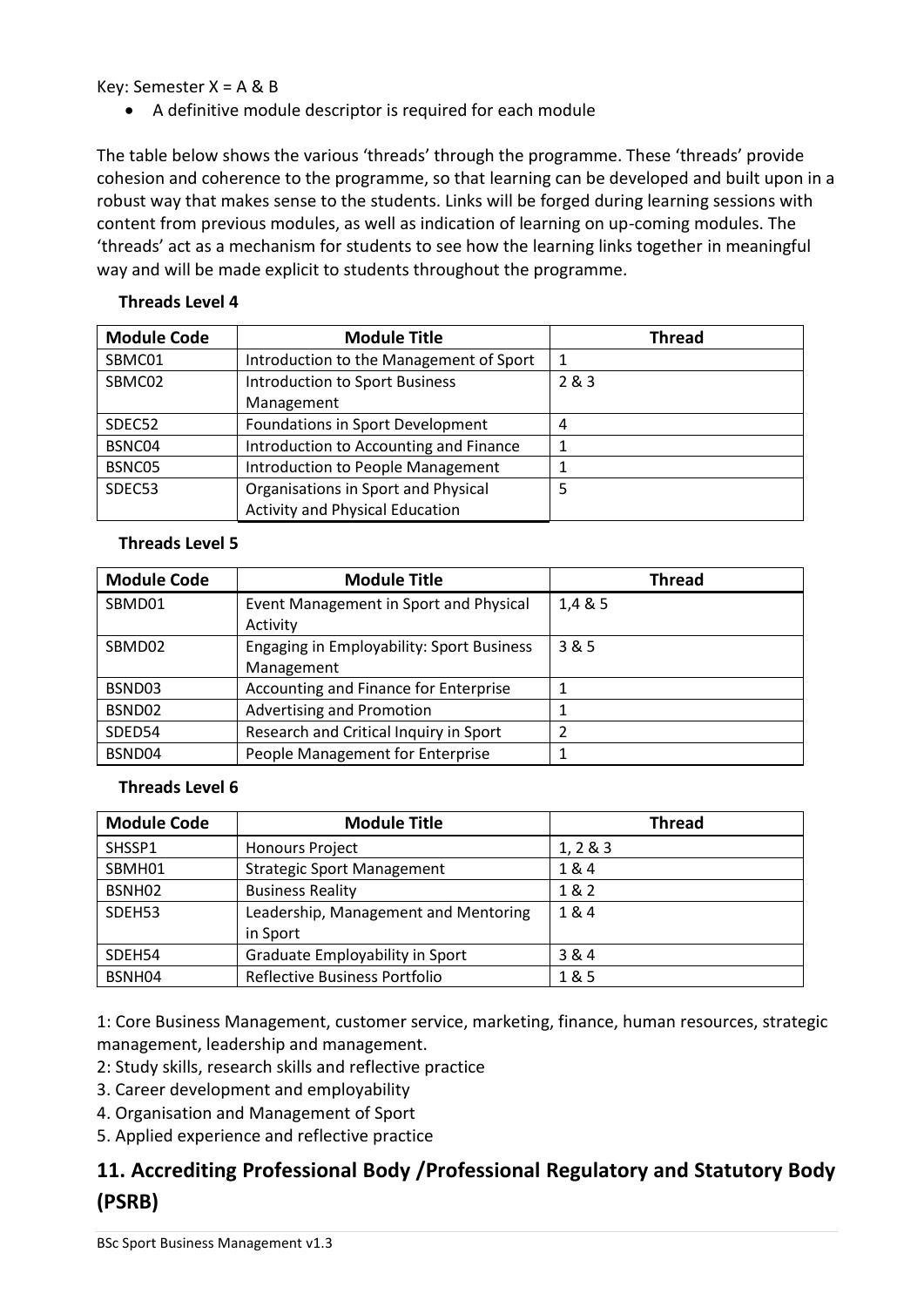The programme has CIMSPA industry accreditation. The Sport Business Management programme is mapped to CIMSPA's Professional Standard - 'Entry Manager' and 'General Manager' and has achieved professional endorsement status. 'Entry Manager' professional standard is achieved upon completion of Levels 4 & 5 and 'General Manager' professional standard is achieved by level 6. Both the Entry and General Manager mapping is extended to include the 'Sport Development Management' specialist content which has also achieved CIMSPA endorsement.

Modules BSNC04 Introduction to Accounting and Finance, BSND02 Advertising and Promotion, SHSSP1 Honours Project, SBMH01 Strategic Sport Management and SDEH53 Leadership, Management and Mentoring in Sport are mapped and accredited with the Chartered Management Institute (CMI) to the CMI L5 Diploma in Management and Leadership.

# **12. Professional Advisory Group**

The team is working with key industry partners who act in the capacity of a formal Professional Advisory Group. Industry practitioners are key players in the programme and contribute through module delivery and therefore there is an ongoing dialogue with professionals across the sector. The Sport Professional Advisory Group operates according to the terms of reference which outlines the role and function of the group. Essentially the Sport Professional Advisory Group acts as local consultants to support the quality of the degree programme and to enhance student learning and assessment in both academic and applied contexts.

# **13. Academic Progression Opportunities**

Students can progress to Postgraduate Research through master's study through the MRes framework, MBA and/or PhD level study. There are alternative professional development opportunities internally through a Coaching and Mentoring PGCert and teacher training (PGCE). Students may also pursue continued study outside of the university through other HEIs.

# **14. Employability and Career Progression Opportunities**

As a highly transferable degree, graduates will have the option to move into a variety of careers opportunities across the sports landscape in the commercial, public and voluntary sector organisations. All organisations require business management and leadership skills, whether in the sporting industry or as part of the wider business community.

The programme is mapped to CIMSPA and CMI industry endorsement where specific criteria is mapped as part of the endorsement process to specific modules. These mapping documents are available upon request and CIMSPA and CMI complete an annual check of the programme.

Specific Sport Management career options include:

- Sports Management
- Sport Event Management
- Sport Development Management
- Sport Marketing
- Sport Sales
- Sport Facility Management
- Sports Administration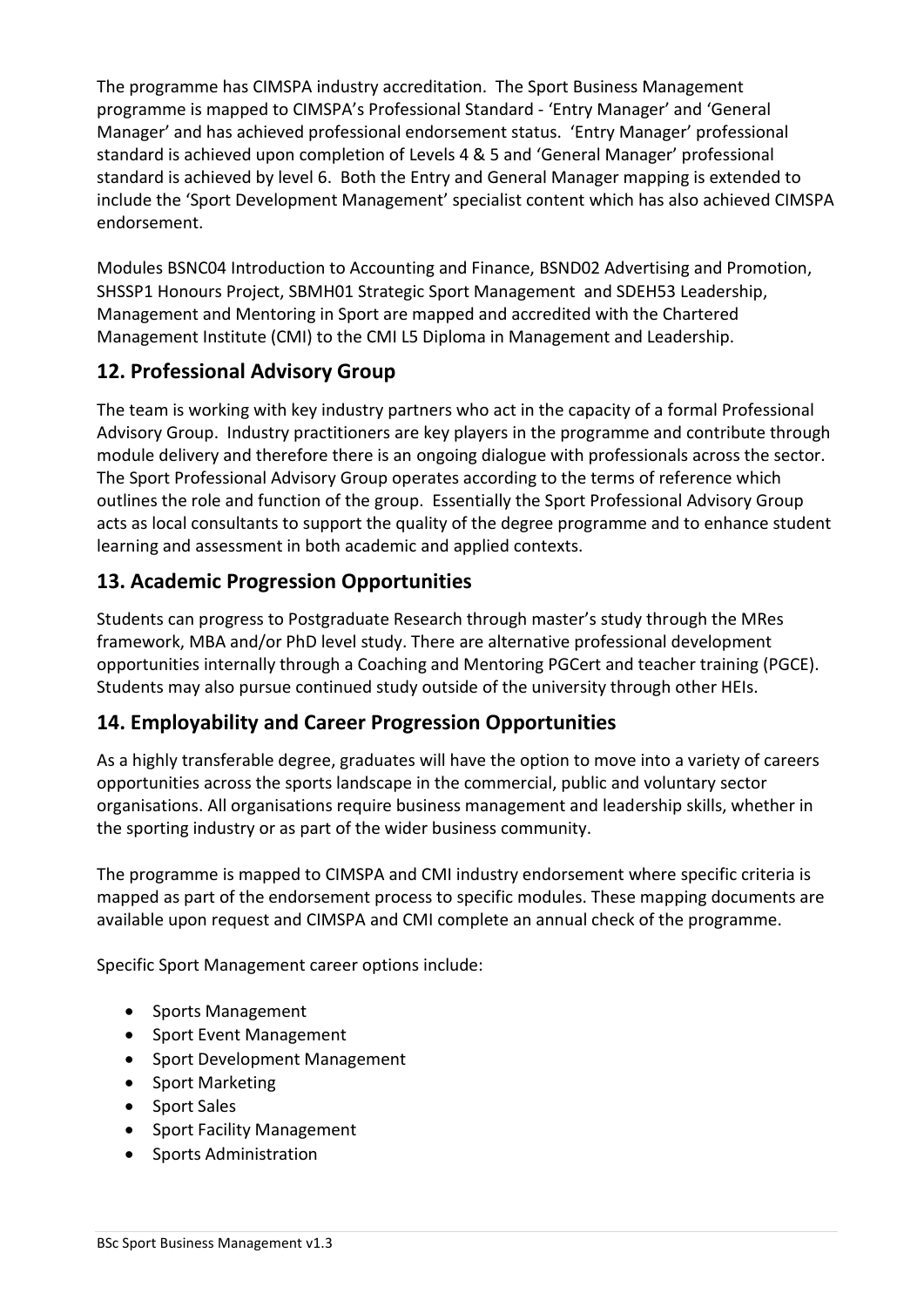The programme aligns with Plymouth Marjon University's Strategic Plan 2014-2024 and Marjon's 'The Edge' – the Enterprise and Employability hub which aim for higher levels of employable and enterprising graduates. Student will receive support if they are entrepreneurial and wish to run their own and run their own businesses or sports franchises.

The School of Sport Health and Wellbeing have a distinguished number of Alumni who we continue to work in partnership with. Our Alumni provide inspiration, support and guidance and placement and employment opportunities for students and graduates. Alumni for part of the Sport Professional Advisory Group who work with the programme team and who contribute to the programme through guest lectures, applied events, work-based learning, and honours programme research.

The core employability themes are from the programme are expanded specifically below.

- **Analytical thinking and innovation** students are able to identify and define problems in Sport Business Management, extract key information from data and develop workable solutions for the problems identified to test and verify the cause of the problem and develop solutions to resolve the problems identified. Students achieve this through developing critical thinking skills, research skills to understand and balance evidence and test these in applied settings and develop solutions to improve the management and delivery of sport.
- **Active learning and reflective practice** students are in charge of their own learning through meaningful activities. They think about and apply what they are learning and are able to reflect in order to improve future performance. This is achieve through the discussion engagement in academic and applied reflective practice through module experiences which are supported through the Personal Development Tutor.
- **Creativity, originality and initiative –** students are able to perceive the world in new ways, to find hidden patterns and to generate new solutions. Students develop the ability to assess situations and initiate solutions independently.
- **Critical thinking and analysis** students have the ability to actively conceptualise, analyse and synthesise information objectively and make a reasoned judgment to reach an answer or conclusion. Students develop these skills throughout the programme, as part of the very nature of higher education. This is introduced through SBMC02 Introduction to Sport Business Management, developed through understanding the research process (SDED54 Research and Critical Inquiry in Sport) and applying this in practice and through BSNH02 Business Reality, BSNH04 Reflective Business Portfolio, and in the SHSSP1 Honours Project.
- **Complex problem-solving** students are able to identify complex problems and review related information in order to develop and evaluate options and implement solutions in real-world settings through applied practice in SBMD01 Event Management in Sport and Physical Activity, work-based learning (SBMD02 Engaging in Employability: Sport Business Management) and BSNH04 Reflective Business Portfolio
- **Leadership and social influence** students are able to motivate others to act towards achieving a common goal. Students demonstrate applied leadership through SBMD01 Event Management in Sport and Physical Activity, work-based learning (SBMD02 Engaging in Employability: Sport Business Management) and BSNH04 Reflective Business Portfolio. They are supported to understand leadership and social influence in applied academic contexts through SDEH53 Leadership, Management and Mentoring in Sport
- **Emotional intelligence** students are able to recognise and manage their emotions, and the emotions of others, both individually and in groups. This is achieved through considering the customer experience and customer service in SBMC01 Introduction to the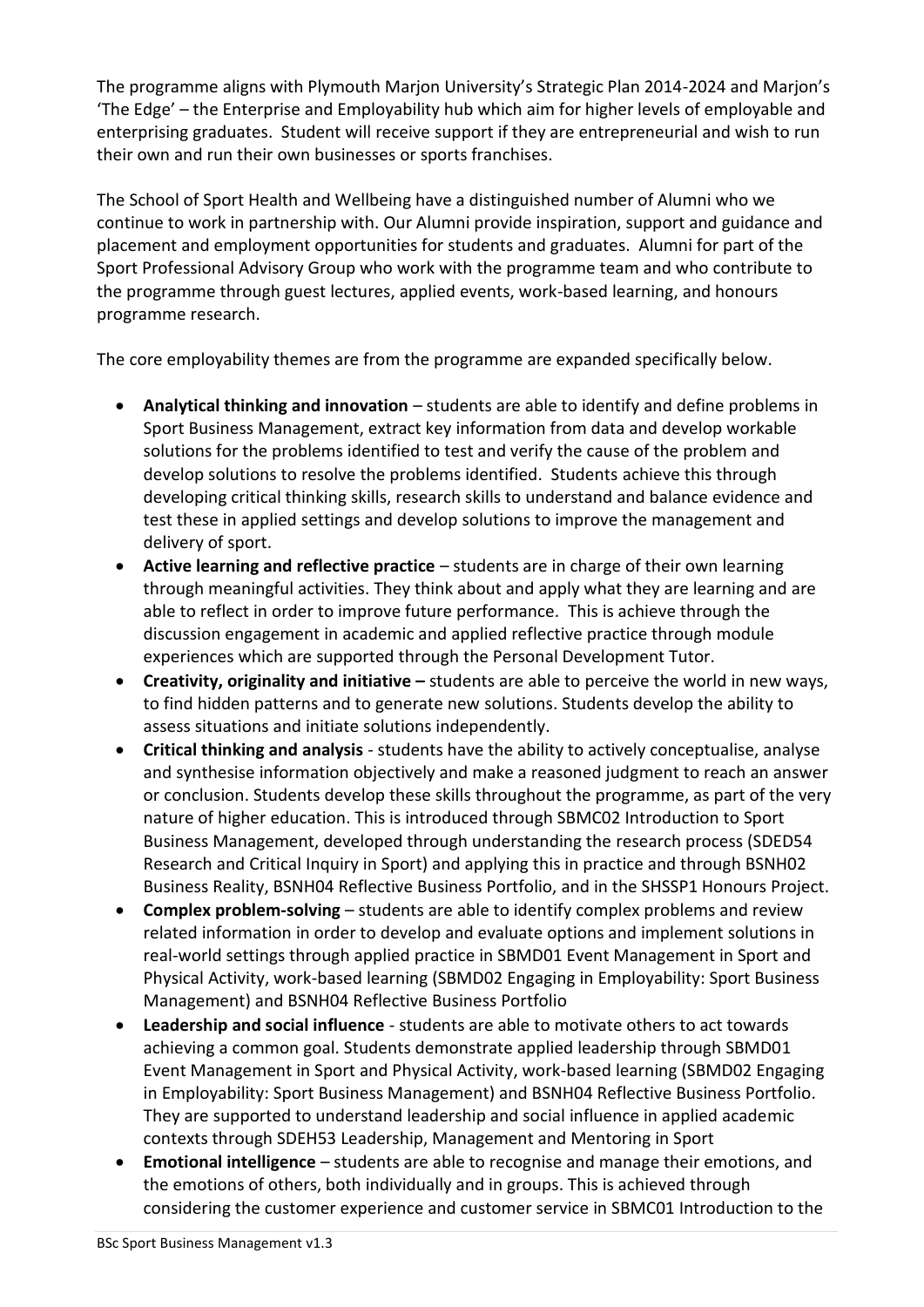Management of Sport and in their consideration of clients through SDEH54 Graduate Employability in Sport.

• **Systems analysis and evaluation** – students are able to study a process or situation in order to identify its goals and purposes and create systems and procedures that will achieve them in an efficient way. Students develop core business skills in SBMC01Introduction to Sport Business Management and develop specific understanding in BSNC04 Introduction to Accounting and Finance, BSNC05 Introduction to People Management, BSND03 Accounting and Finance for Enterprise, BSND02 Advertising and Promotion, BSND04 People Management for Enterprise, SBMH01 Strategic Sport Management to enable them to analyse specific or general issues with business systems and consider area of improvement.

#### **Digital Skills:**

- **ICT Proficiency and Productivity** students are able to use devices (such as laptops, smartphones and touch screens), and identify and use applications, software and systems that are relevant and most suited to different tasks (e.g. text editing, presentations, spreadsheets and basic screen recording software)
- **Digital Collaboration, Participation, Communication** students are able to communicate effectively and appropriately using a variety of digital media such as text-based forums, online video and audio, email, blog posts and social media. They can also participate in digital teams and collaborate with others in digital spaces (e.g. Microsoft 365 and Teams, using Google docs, group forums, social media, file sharing applications, Hub).
- **Finding Digital Information and Data Management** students have an understanding of different data storage systems and file types (e.g. using network drives, cloud storage and external storage devices). They are able to identify and use appropriate digital productivity tools to find information (e.g. using Marjon Mobile app, advanced online searches, Mendeley, Discovery). They are also able to manage, organise and analyse data or information (e.g. folder and file organisation, use of analytical tools within Spreadsheets and Databases).
- **Digital Learning and Teaching** students are able to identify and use digital learning resources, apps and services (e.g. the virtual learning environment, Panopto Replay, podcasts, online tutorials). They are also able to participate in digital assessment such as online quizzes and exams and receive and reflect on digital feedback (e.g. Turnitin).
- **Digital Problem Solving, Creation & Development** students are able to identify and use digital tools to solve problems and answer questions (e.g. Microsoft Office help, Digital Skills Help, online surveys). They are also able to create new digital artefacts and materials such as digital writing, digital imaging, audio and video and creating and modifying webpages (e.g., Poster creation, use of digital cameras and scanners, creating recorded presentations, creating an Edublog).
- **Digital Security, Well-being and Identity** students understand how to act safely and responsibly in digital environments and can identify potential risks and consequences (e.g. security settings on social media, netiquette, keeping personal data secure). They are able to look after their personal health, safety, relationships and work-life balance in digital settings and are able to develop and project a positive digital identity across a range of platforms (e.g. LinkedIn, Twitter).

# **15. Support for Students and for Student Learning**

The University recognises the value of the whole student experience within Higher Education and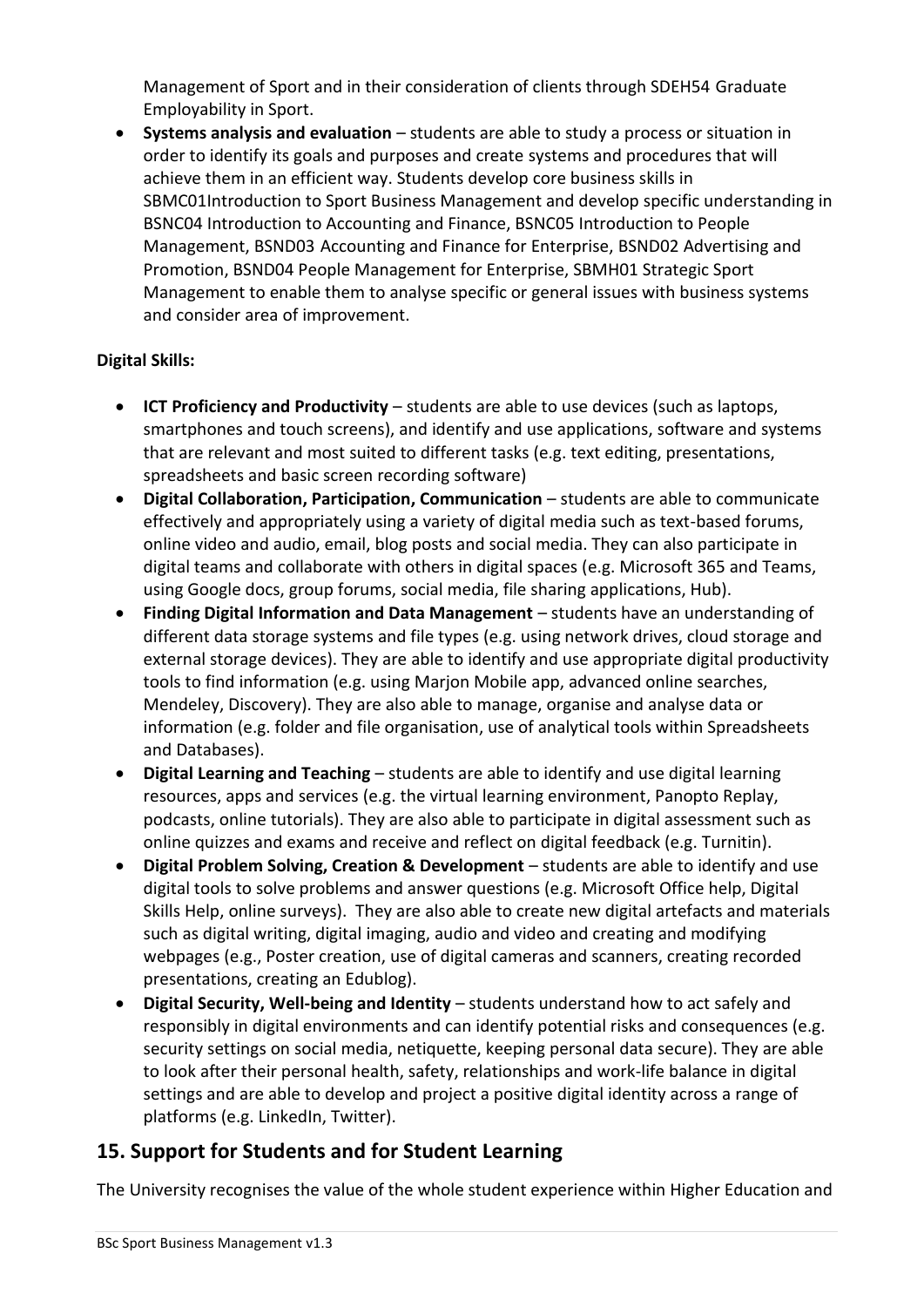students have full access to the University's facilities for academic and pastoral support and guidance. The Student Support team offers a confidential and comprehensive service to guide and support students through their studies in the following areas:

- Academic Advice
- Academic Skills
- Accommodation
- Disability and Inclusion Advice Service
- Employability and Careers Development
- Finance and Welfare
- Health
- Student Counselling and Well-being
- Student Volunteering

Student support and guidance is further promoted by the following:

- Personal Development Tutor for every student in the University
- Academic tutorial staff, including programme leaders, module leaders and tutors
- Extensive library, and other learning resources, and facilities
- Library and study skills guidance material
- Programme handbooks, and module guides
- The Chaplaincy Centre which is at the heart of the University and is used for social gathering, quiet reflection and prayer
- On-campus Nursery provision

\*Each student has a Personal Development Tutor (PDT) who takes a pastoral, academic and career development support role. They work with students on continuous academic and professional development and sign-post to additional student support opportunities as outlined above.

### **16. Student Feedback Mechanisms**

The programme team seek to develop positive relationships with students through on going and continuous dialogue and regular communication.

Students will be invited to participate in the National Student Survey (NSS). In addition feedback at programme level will be achieved through programme and module evaluation surveys.

# **17. Other Stakeholder Feedback**

Local partners are supportive of the development of this programme that seeks to more explicitly development business acumen for sports graduates. Sports partners have acknowledged the growth in applied programmes in coaching where students have developed strong practical skills but lack a firm basis of understanding core aspects of running sports organisations.

Sport England's workforce strategy is orientated sports participants as consumers and customers and there is a strong need to focus on providing high quality customer focussed experiences in order as part of good customer service, sound business practice and to support the population to take part in sport and physical activity.

Plymouth Marjon University are in formal partnership with the Chartered Institute for the Management of Sport and Physical Activity (CIMSPA). The programme leader represents Marjon at the HE CIMSPA HE meetings and has contributed to the development of endorsement criteria alongside representatives from the sports sector. The sports sector employers are integral to CIMSPA and have shaped the endorsement processes which are signed-off by CIMSPA's